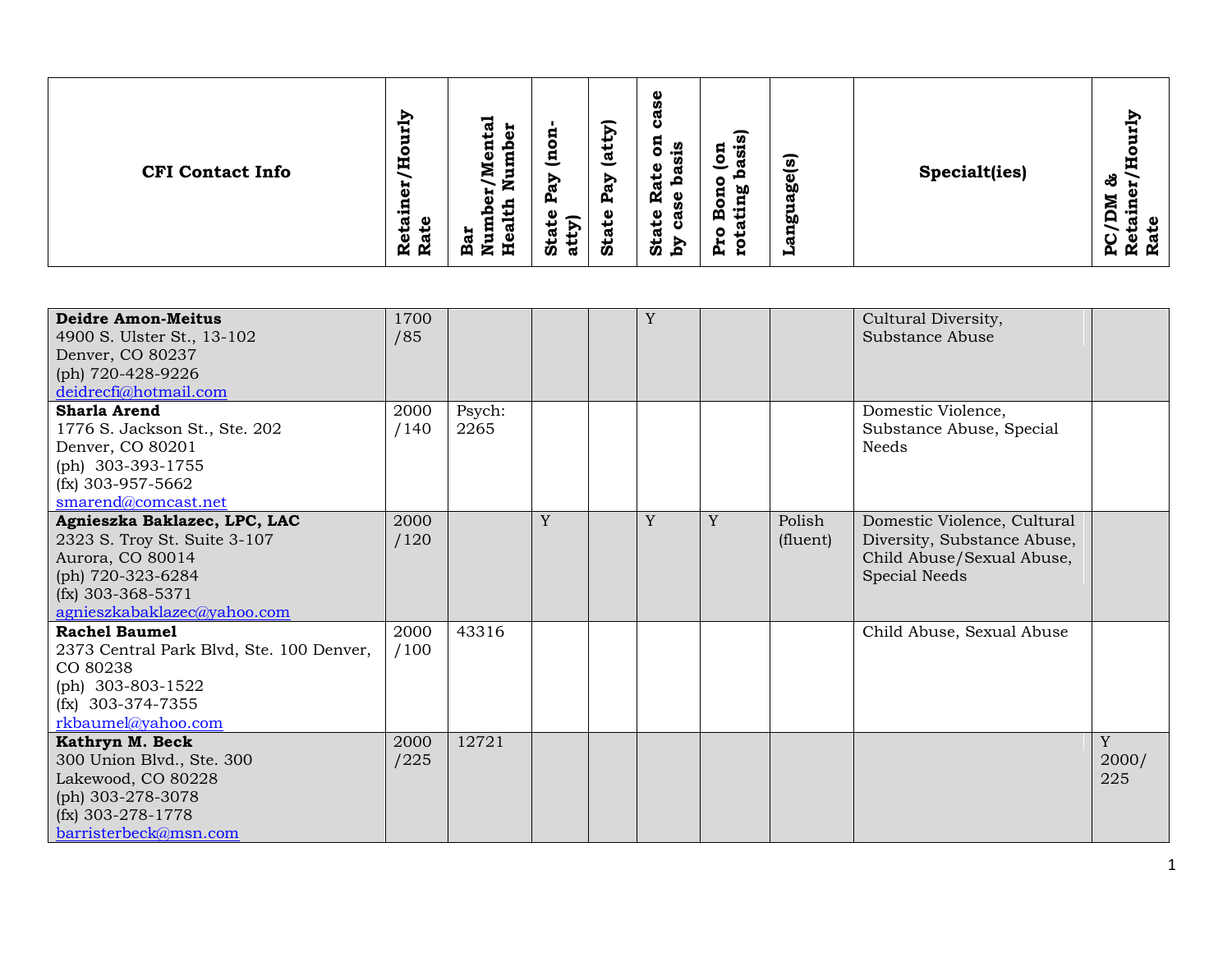| Emmet F. Bellville III, LPC, NCC<br>102 S. Tejon St., Ste. 1100<br>Colorado Springs, CO 80903<br>503 N. Main St., Ste. 326<br>Pueblo, CO 81003<br>(ph) 719-251-7077<br>$(fx)$ 1-800-859-5741<br>SCFE.LLC@gmail.com | 2000<br>/100 | LPC:<br>4358 | Y | $\mathbf Y$ | Y |                   | Removal, Domestic Violence,<br>Cultural Diversity,<br>Substance Abuse, Child<br>Abuse/Sexual Abuse,<br>Special Needs        | Y<br>1500/<br>100             |
|--------------------------------------------------------------------------------------------------------------------------------------------------------------------------------------------------------------------|--------------|--------------|---|-------------|---|-------------------|-----------------------------------------------------------------------------------------------------------------------------|-------------------------------|
| Billie Bemis, LMFT, LAC<br>6053 S. Quebec St., Ste. 202<br>Centennial, CO 80111<br>(ph) 303-558-4211<br>$(fx)$ 303-500-7202<br>billie@dcop-co.com                                                                  | 2000<br>/85  |              | Y |             |   |                   | Removal, Domestic Violence,<br>Cultural Diversity,<br>Substance Abuse, Child<br>Abuse/Sexual Abuse,<br><b>Special Needs</b> | Y<br>1000/<br>85              |
| David N. Bolocofsky<br>7100 E. Belleview Ave., Ste. 308<br>Englewood, CO 80111<br>(ph) $303-694-2220$<br>$(fx)$ 303-694-6310<br>david@milehighfamilylawyers.com                                                    | 1500<br>/150 | 17734        |   |             |   |                   | Removal, Domestic Violence,<br>Special Needs                                                                                | Y<br>1500/<br>150             |
| <b>Niceta Bradburn</b><br>7400 E. Orchard Rd., Ste. 225 S<br>Greenwood Village, CO 80111<br>(ph) 303-771-1864<br>$(fx)$ 303-771-1886<br>nbradburn@brandesandassociates.com                                         | 2000<br>/100 | 40306        |   |             |   |                   | Domestic Violence, Cultural<br>Diversity, Substance Abuse,<br>Child Abuse/Sexual Abuse,<br><b>Special Needs</b>             |                               |
| Kathryn L. Bright, M.A.<br>954 North Street, Ste. 206<br>Boulder, CO 80304                                                                                                                                         | 2000<br>/80  | NLC-<br>8948 | Y | Y           | Y | Spanish<br>(fair) | Removal, Domestic Violence,<br>Cultural Diversity,<br>Substance Abuse, Child                                                | $\overline{Y}$<br>2000/<br>80 |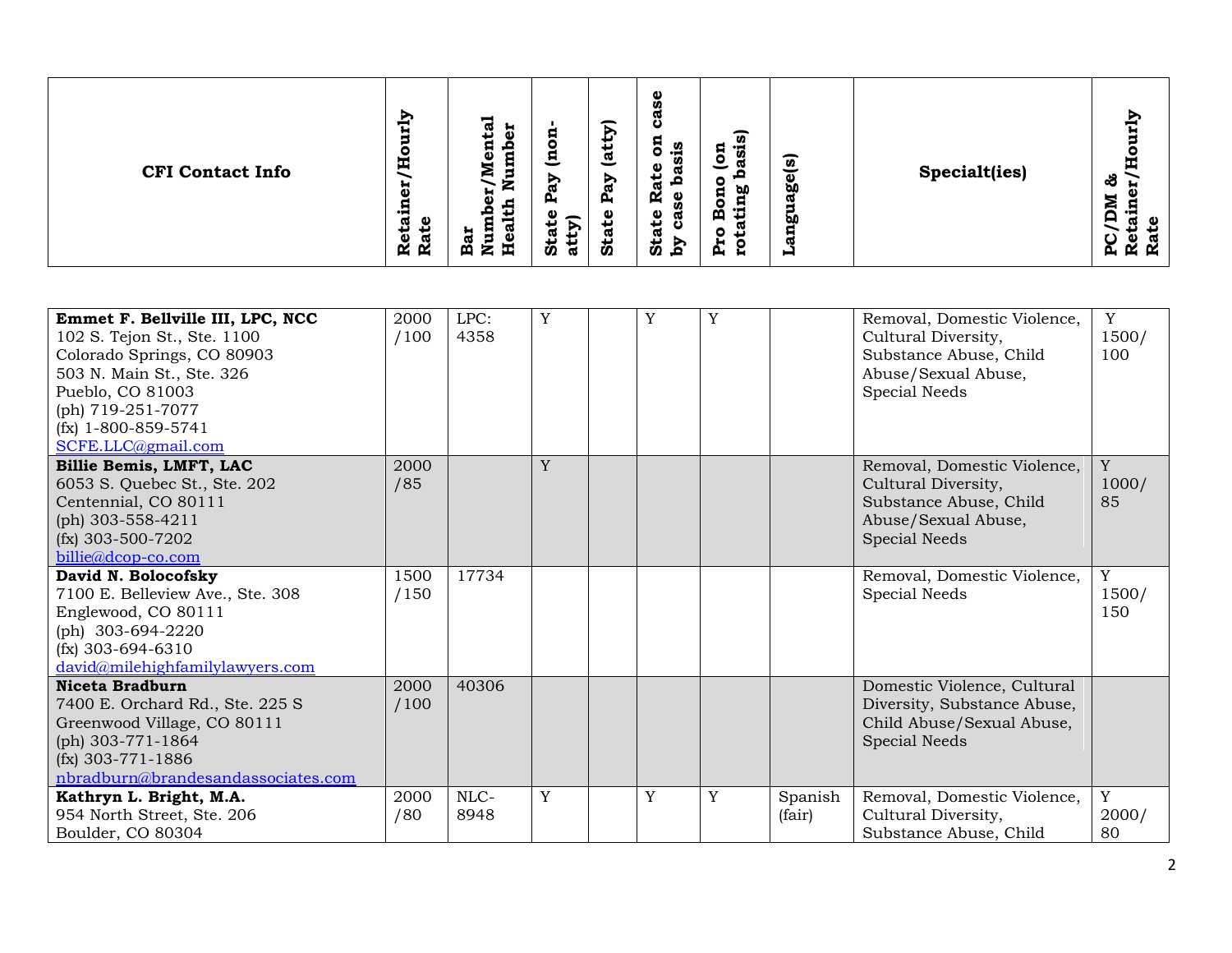| <b>CFI Contact Info</b> | ξĻ<br>ನ<br>н<br>ω<br>پ<br>п<br>-<br>٥<br>c<br>H<br>Ż<br>-<br>5<br>₩<br>z<br>٠.<br>Ã۱<br>ω<br>d<br>ο<br>ഁ<br>ω<br>с<br>Nun<br>پ<br>↵<br>ω<br>ä<br>$\mathbf 0$<br>ಡ<br>ഄ<br>Ñ<br>Ř<br>Ä<br>再 | ω<br>n,<br>σ<br>ပ<br>∽<br>B<br>Я<br>5<br>o<br>n<br>. .<br>트<br><u>ಡ</u><br>$\circ$<br>Φ<br>ℼ<br>↩<br>Ð<br>⊵<br>o<br>ಡ<br><u>ፎ</u><br>æ<br>Ñ<br>Φ<br>д,<br>ρ<br>Φ<br><b>State</b><br>ω<br>σ<br>atty)<br>↵<br><b>Stat</b><br>ပ<br>Sta<br>Σđ<br>р, | ัด<br>ີທີ<br>ัด<br>ä<br>Specialt(ies)<br>စ္လွ<br><b>b0</b><br>ᢍ<br>Φ<br><b>bo</b><br>ᢍ<br>O<br>Н<br>₩ | È<br>т<br>ಸೆ<br>. .<br>Š<br>_<br>$\mathbf{S}$<br>ω<br>Ŕ.<br>$\mathbf{\alpha}$ |
|-------------------------|--------------------------------------------------------------------------------------------------------------------------------------------------------------------------------------------|-------------------------------------------------------------------------------------------------------------------------------------------------------------------------------------------------------------------------------------------------|-------------------------------------------------------------------------------------------------------|-------------------------------------------------------------------------------|
|-------------------------|--------------------------------------------------------------------------------------------------------------------------------------------------------------------------------------------|-------------------------------------------------------------------------------------------------------------------------------------------------------------------------------------------------------------------------------------------------|-------------------------------------------------------------------------------------------------------|-------------------------------------------------------------------------------|

| (ph) 303-817-7395<br>$(fx)$ 303-415-9681<br>k-bright@comcast.net                                                                                           |                  |                                 |   |   |   |   | Abuse/Sexual Abuse,<br>Special Needs                                                                                 |                      |
|------------------------------------------------------------------------------------------------------------------------------------------------------------|------------------|---------------------------------|---|---|---|---|----------------------------------------------------------------------------------------------------------------------|----------------------|
| <b>George Brown</b><br>P.O. Box 460805<br>Aurora, CO 80046<br>(ph) 303-680-0308<br>$(fx)$ 303-680-0309<br>GBrownCapt@aol.com                               | 2000<br>/125     | 2352                            |   |   |   | Y | Removal, Domestic Violence,<br>Cultural Diversity,<br>Substance Abuse, Child<br>Abuse/Sexual Abuse,<br>Special Needs | Y<br>2000/<br>125    |
| Kristen Cheesman, LMFT<br>1369 Forest Park Cir., Ste. 203<br>Lafayette, CO 80026<br>(ph)303-717-7630<br>$(fx)$ 1-855-469-1591<br>k.cheesman.lmft@gmail.com | 1250<br>/125     |                                 | Y |   | Y |   | Domestic Violence,<br>Substance Abuse, Child<br>Abuse/Sexual Abuse,<br>Special Needs                                 |                      |
| Dominique Condevaux, LAC, LPC<br>12101 East 2 <sup>nd</sup> Ave., Ste. 201B<br>Aurora, CO 80011<br>(ph) 303-819-7788<br>Dominique@paxcounsel.com           | 1000<br>/100     |                                 | Y |   | Y | Y | Cultural Diversity,<br>Substance Abuse, Special<br><b>Needs</b><br>Prefers not to take child<br>abuse/sexual abuse   | Y<br>1000/<br>100    |
| Angelina Cordova<br>8000 E. Prentice Ave., B2<br>Greenwood Village, CO 80111<br>(ph) 720-488-0878<br>$(fx)$ 303-770-0241<br>1daatc@gmail.com               | 2000<br>/150     | LMFT:<br>880<br>CACIII:<br>6435 |   |   |   |   | Removal, Domestic Violence,<br>Cultural Diversity,<br>Substance Abuse, Child<br>Abuse/Sexual Abuse                   | Y<br>3000/<br>150    |
| <b>Glenn Crow</b><br>7850 Vance Dr., Ste. 155                                                                                                              | Invest<br>igatio | 12221                           |   | Y | Y | Y | Removal, Domestic Violence,<br>Cultural Diversity,                                                                   | $\mathbf Y$<br>1500/ |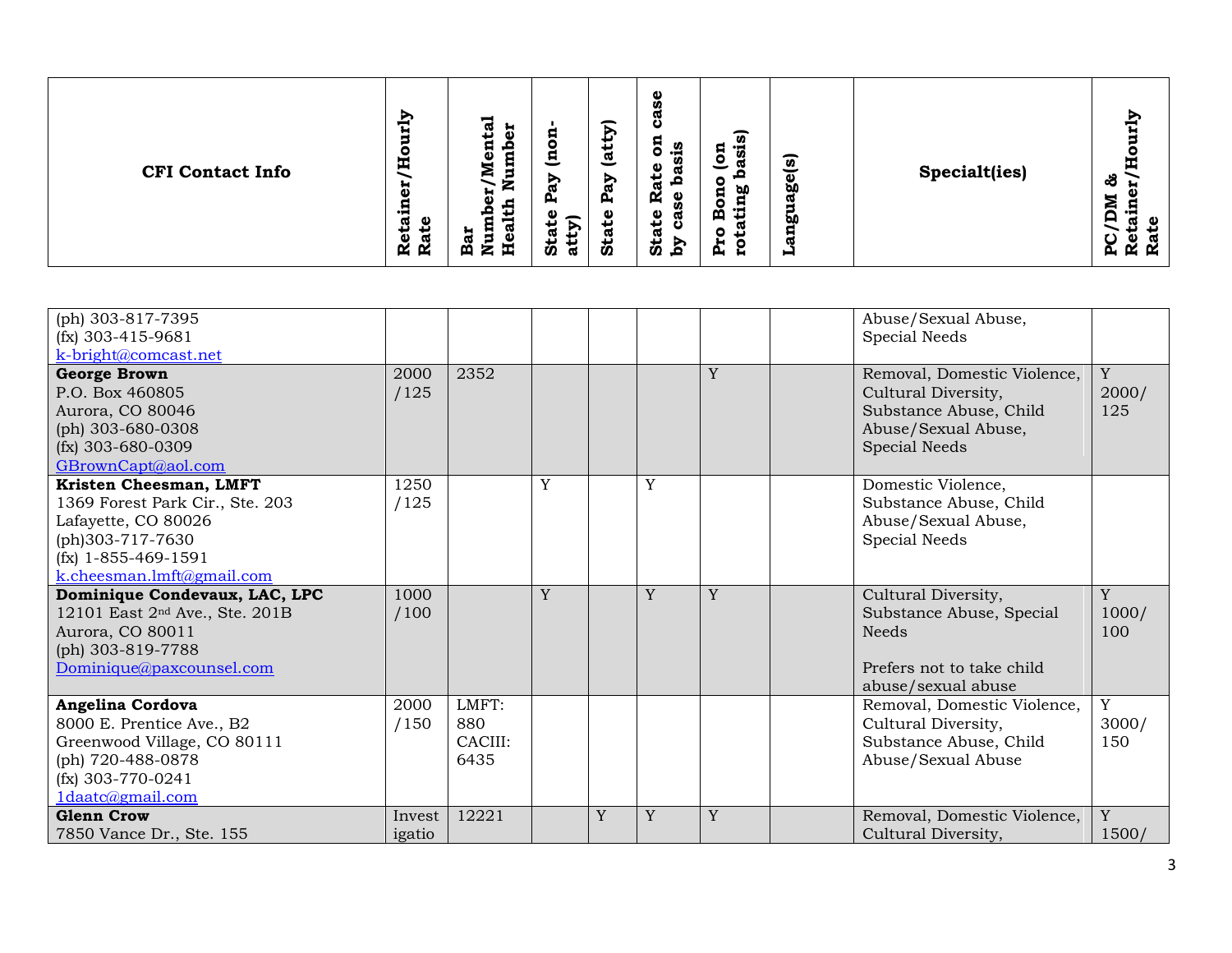| Arvada, CO 80003<br>(ph) 303-424-8873<br>parentingcolo@gmail.com                                                                                          | $\mathbf n$<br>2000<br>/100<br>Court<br>500/<br>175 |                |   |   |   | Substance Abuse, Child<br>Abuse/Sexual Abuse                                                                                | 100                         |
|-----------------------------------------------------------------------------------------------------------------------------------------------------------|-----------------------------------------------------|----------------|---|---|---|-----------------------------------------------------------------------------------------------------------------------------|-----------------------------|
| Deana Davalos, PhD<br>155 E. Boardwalk Dr., Ste. 412<br>Ft. Collins, CO 80525<br>(ph) 970-682-0808<br>$(fx)$ 970-631-8692<br>Davalos@FamilyCenterNoCo.com | 2000<br>/80                                         |                | Y |   | Y | <b>Cultural Diversity</b>                                                                                                   | Y<br>400/<br>100            |
| Michael J. Davis<br>PO Box 739<br>Windsor, CO 80550<br>(ph) 970-593-2476<br>info@clearpeaks.org                                                           | 1200<br>/80                                         | LCSW:<br>714   | Y |   |   | Removal, Domestic Violence,<br>Cultural Diversity,<br>Substance Abuse, Child<br>Abuse/Sexual Abuse,<br><b>Special Needs</b> | $\mathbf Y$                 |
| Jane Derk<br>3400 16th St., Bldg. 5<br>Greeley, CO 80634<br>(ph) 970-351-6406<br>$(fx)$ 970-336-0937<br>jaderk@gmail.com                                  | 2000<br>/150                                        | Psych:<br>1108 |   |   |   | Removal, Domestic Violence,<br>Cultural Diversity,<br>Substance Abuse, Child<br>Abuse/Sexual Abuse,<br>Special Needs        | $\mathbf Y$<br>1500/<br>150 |
| Dani Diercks<br>PO Box 102974<br>Denver, CO 80250<br>(ph) 303-887-8879<br>danidiercks@gmail.com                                                           | 1000<br>/150                                        | 42855          |   | Y |   | Domestic Violence, Cultural<br>Diversity, Substance Abuse,<br>Child Abuse/Sexual Abuse,<br>Special Needs                    |                             |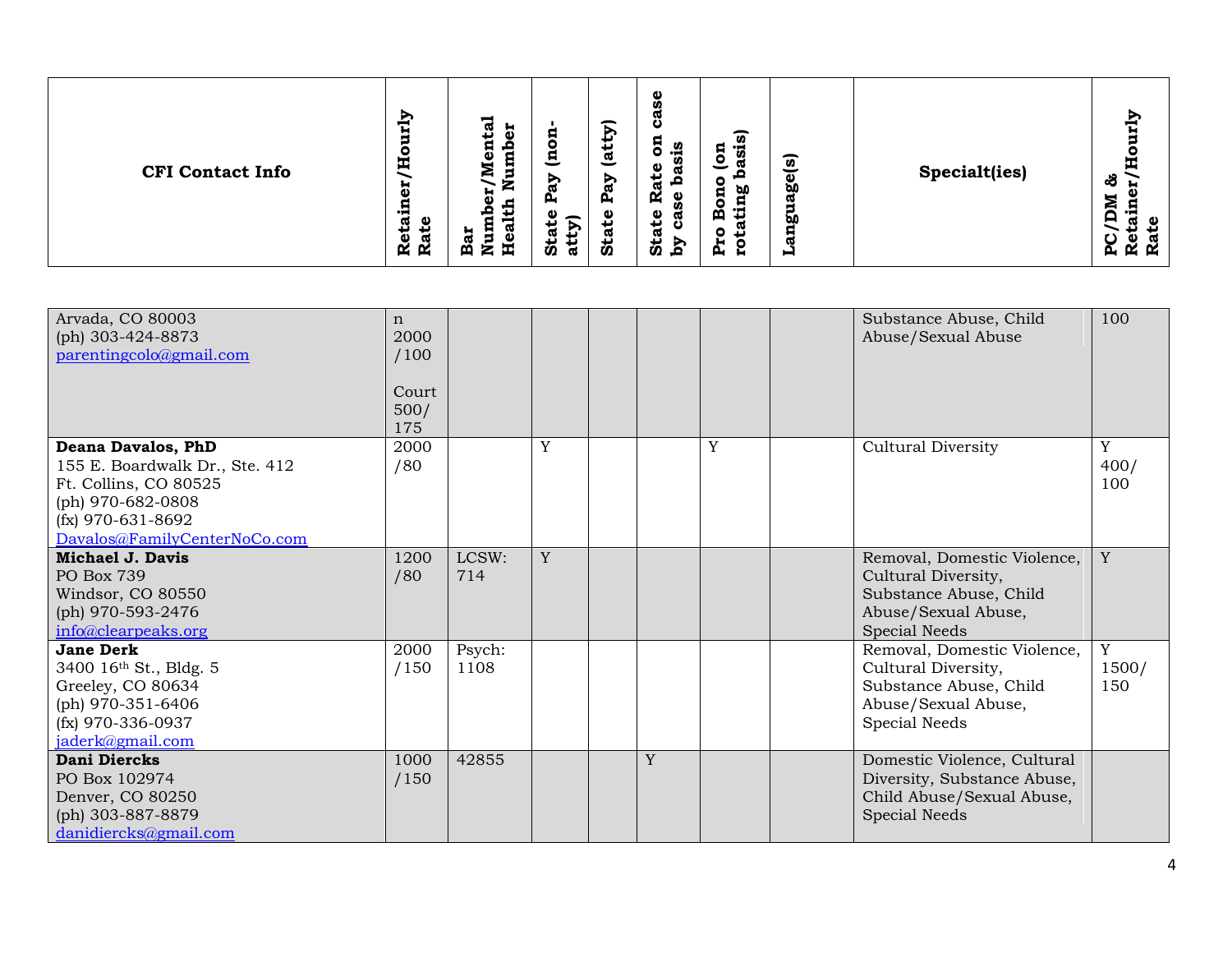| Teresa (Terry) Duffin, M.A.<br>PO Box 1073<br>Berthoud, CO 80513<br>(ph) 970-689-2726; 303-651-0979<br>terduff@msn.com                                             | 2000<br>/85  |                            | Y | $\mathbf Y$ |   | Spanish<br>(good) | Removal, Domestic Violence,<br>Cultural Diversity,<br>Substance Abuse, Child<br>Abuse/Sexual Abuse,<br>Special Needs | Y<br>1500/<br>85            |
|--------------------------------------------------------------------------------------------------------------------------------------------------------------------|--------------|----------------------------|---|-------------|---|-------------------|----------------------------------------------------------------------------------------------------------------------|-----------------------------|
| <b>Betsy Duvall</b><br>3773 Cherry Creek North Dr. Ste. 575<br>Denver, CO 80209<br>(ph) 303-321-3186<br>$(fx)$ 303-321-8095<br>bbduvall@4edisp.net                 | 2000<br>/160 | LCSWII:<br>982001          |   |             |   |                   |                                                                                                                      | Y<br>1900/<br>180           |
| <b>Craig Eades, LCSW</b><br>7651 West 41 <sup>st</sup> Ave., Ste. 200<br>Wheat Ridge, CO 80033<br>(ph) 720-272-7830<br>$(fx)$ 303-432-2297<br>craigeades@gmail.com | 2000<br>/150 | Mental<br>Health9<br>89491 |   |             | Y |                   | Removal, Domestic Violence,<br>Cultural Diversity,<br>Substance Abuse, Child<br>Abuse/Sexual Abuse,<br>Special Needs | $\mathbf Y$<br>1500/<br>150 |
| <b>Susan Elkins</b><br>107 Wilcox, Ste. 100<br>Castle Rock, CO 80104<br>(ph) 303-688-4526<br>$(fx)$ 303-841-4082<br>sleelkins@aol.com                              | 2000<br>/175 | 16359                      |   | Y           |   |                   | Removal, Domestic Violence,<br><b>Special Needs</b>                                                                  |                             |
| Misty K. Ewegen<br>919 E. 10th Ave.<br>Denver, CO 80218<br>(ph) 720-220-9819<br>Misty@ewellp.com                                                                   | 2000<br>/100 | 38209<br>40215             |   |             | Y |                   | Domestic Violence, Cultural<br>Diversity, Child<br>Abuse/Sexual Abuse                                                | <b>DM</b><br>3000/<br>195   |
| Jennifer Eyl                                                                                                                                                       | 2000         |                            |   | Y           |   |                   | Removal, Domestic Violence,                                                                                          |                             |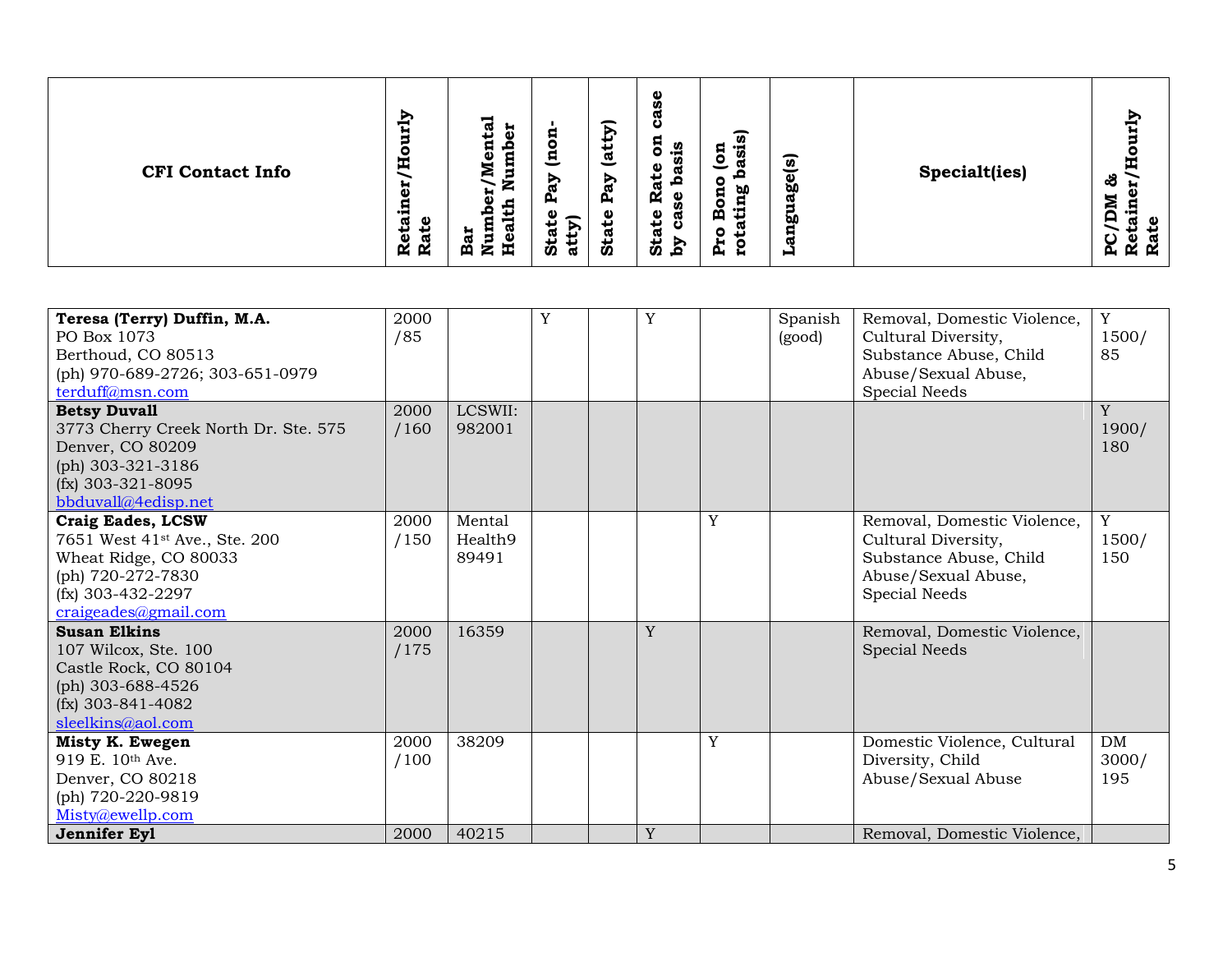| ξĻ<br>o<br>E<br><b>CFI Contact Info</b><br>븂<br>ω<br>ω<br>ىد<br>↵<br>$\mathbf{v}$<br>π<br>R<br>Ř | ನ<br>н<br>Я<br>نة<br>ت<br>o<br>п<br>-<br>트<br>ω<br>с<br>-<br>É<br>∍<br>Ð<br>ı<br>ω<br>д,<br>o<br>atty)<br>ω<br>ಡ<br>-<br>Bar<br>Ē,<br>ö<br>-89 | ω<br>n<br>σ<br>ة<br>∽<br>ัด<br>5<br>n<br>ಿದೆ<br><u>ಡ</u><br>ัด<br>ä<br>Φ<br>w<br>↩<br><b>go</b><br>⊵<br>-<br>ದ<br><b>b0</b><br><u>ፎ</u><br>Ñ<br>ω<br>œ<br>Φ<br>മ<br><b>State</b><br>ω<br>σ<br>ŌΟ<br>ப<br>ပ<br>Stat<br>Σđ<br>w<br>c<br>д,<br>н<br>н | č<br>π<br>Specialt(ies)<br>ಹೆ<br>≂<br>Բ<br>o<br>ပ္က<br>ĸ<br><b>K</b> |
|--------------------------------------------------------------------------------------------------|------------------------------------------------------------------------------------------------------------------------------------------------|----------------------------------------------------------------------------------------------------------------------------------------------------------------------------------------------------------------------------------------------------|----------------------------------------------------------------------|
|--------------------------------------------------------------------------------------------------|------------------------------------------------------------------------------------------------------------------------------------------------|----------------------------------------------------------------------------------------------------------------------------------------------------------------------------------------------------------------------------------------------------|----------------------------------------------------------------------|

| 3700 Quebec St., Unit 100-313<br>Denver, CO 80207<br>(ph) 720-295-5395<br>$(fx)$ 303-261-8345                                                                              | /150         |       |   |   |   | Cultural Diversity,<br>Substance Abuse, Child<br>Abuse/Sexual Abuse,<br>Special Needs                                |                  |
|----------------------------------------------------------------------------------------------------------------------------------------------------------------------------|--------------|-------|---|---|---|----------------------------------------------------------------------------------------------------------------------|------------------|
| jennifer@jennifereyl.com<br><b>Sharon Feder</b><br>6436 S. Quebec St., Ste. 100<br>Englewood, CO 80111<br>(ph) 303-669-8932<br>$(fx)$ 720-488-1852<br>SharonSFeder@msn.com | 2000<br>/100 |       | Y |   |   | Removal, Domestic Violence,<br>Cultural Diversity,<br>Substance Abuse, Child<br>Abuse/Sexual Abuse,<br>Special Needs | Y<br>700/<br>100 |
| William Firelli, PhD<br>2435 Kline Street<br>Lakewood, CO 80215<br>(ph) 303-859-8009<br>$(fx)$ 303-604-2322<br>choicesinliving@aol.com                                     | 2000<br>/75  |       | Y | Y |   | Removal, Domestic Violence,<br>Cultural Diversity,<br>Substance Abuse, Child<br>Abuse/Sexual Abuse,<br>Special Needs | Y<br>1000/<br>50 |
| <b>Traci Engdol Fruhwirth</b><br>19751 E. Mainstreet, Ste. 395<br>Parker, CO 80138<br>(ph) 303-841-2752<br>$(fx)$ 303-841-9646<br>teflaw@yahoo.com                         | 2000<br>/150 | 28033 |   |   |   | Removal, Domestic Violence,<br>Cultural Diversity,<br>Substance Abuse, Child<br>Abuse/Sexual Abuse,<br>Special Needs | Y<br>150/hr      |
| <b>Deborah Gans</b><br>PO Box 19859<br>Denver, CO 80219<br>(ph) 303-934-7079<br>$(fx)$ 303-922-0993<br>dganslaw@gmail.com                                                  | 2000<br>/125 | 2239  |   | Y | Y | Child Abuse/Sexual Abuse,<br>Special Needs                                                                           |                  |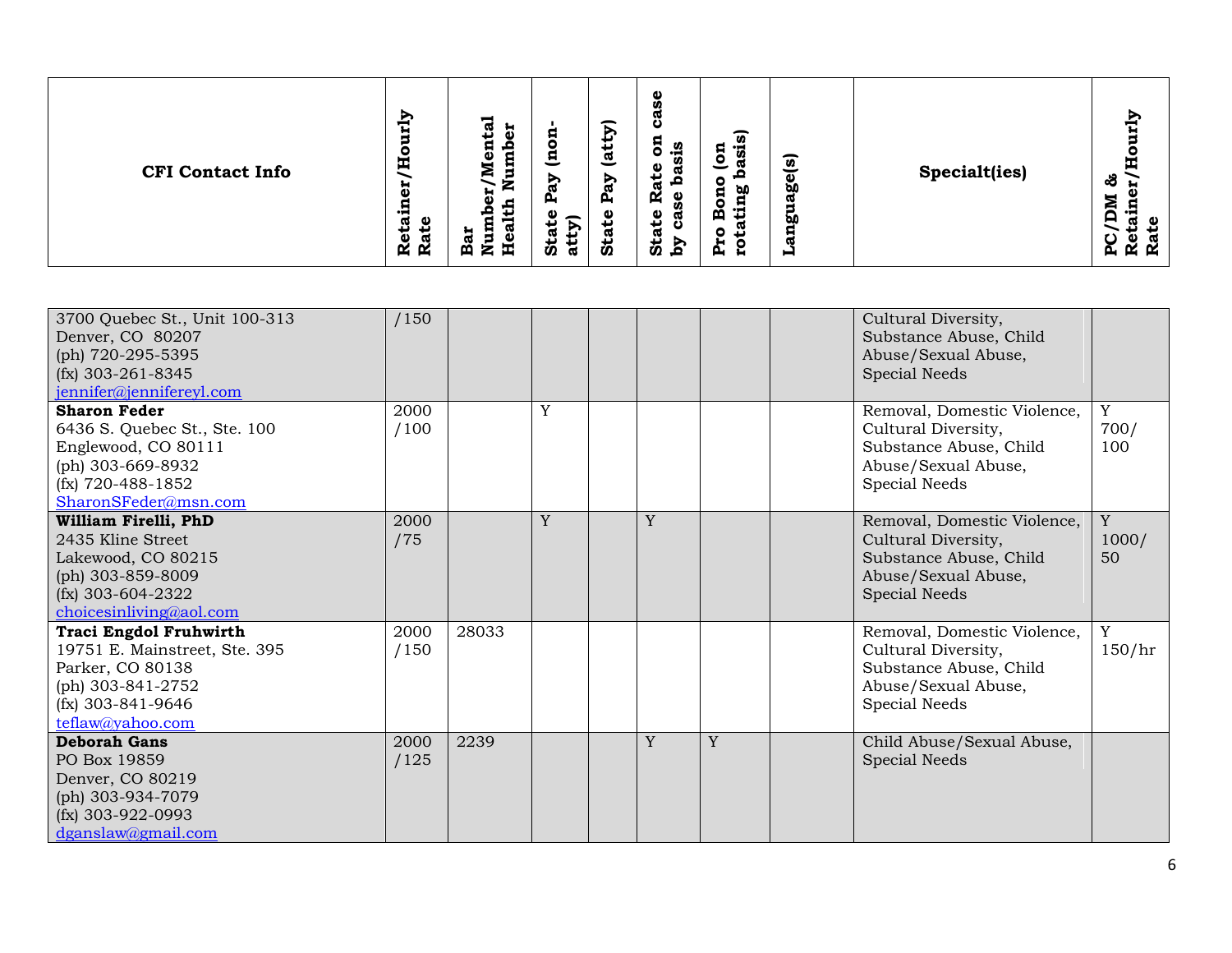| <b>CFI Contact Info</b> | ξ<br>ಸ<br>ω<br>پ<br>п<br>о<br>-<br>円<br>N<br>븂<br>z<br>-<br>ၿ<br>c<br>ω<br>с<br>پ<br>↵<br>ᢍ<br>Bar<br>Nur<br>٥<br>æ<br>R<br>Ř<br>呂 | ω<br>n<br>$\blacktriangleright$<br>ħ<br>5<br>U)<br><u>ತ</u><br>Я<br>$\overline{\phantom{0}}$<br>ω<br>α<br>⋗<br>α<br>ω<br>Ñ<br>Φ<br>А,<br>д<br>n<br>$\mathbf 0$<br>ω<br>ີ<br>atty)<br>پ<br>پ<br>ပ<br>ದ<br>Sta<br><b>Sta</b><br>ΰ<br>ζq | ัด<br>asi<br>Я<br>ัด<br>c<br><b>go</b><br>ೲ<br>w<br>Φ<br>Ă<br><b>bo</b><br>$\circ$<br>ω<br>c<br>д<br>⊣<br>₩ | <b>Specialt(ies)</b> | ΡĻ<br>æ<br>ಹೆ<br>5<br>Բ<br>മ<br>_<br>$\mathbf{S}$<br>ω<br>ᢍ<br>Ŕ.<br>$\mathbf{R}$ |
|-------------------------|------------------------------------------------------------------------------------------------------------------------------------|---------------------------------------------------------------------------------------------------------------------------------------------------------------------------------------------------------------------------------------|-------------------------------------------------------------------------------------------------------------|----------------------|-----------------------------------------------------------------------------------|
|-------------------------|------------------------------------------------------------------------------------------------------------------------------------|---------------------------------------------------------------------------------------------------------------------------------------------------------------------------------------------------------------------------------------|-------------------------------------------------------------------------------------------------------------|----------------------|-----------------------------------------------------------------------------------|

| <b>Wadine Gehrke</b><br>2 West Dry Creek Cir., Ste. 100<br>Littleton, CO 80120<br>(ph) 720-236-7756<br>$(fx)$ 303-417-6317<br>wgehrke@gehrkelawfirm.com | 1000<br>/125 | 14093 | Y | Y |   | Domestic Violence, Cultural<br>Diversity, Substance Abuse,<br>Child Abuse/Sexual Abuse,<br>Special Needs             |                                                  |
|---------------------------------------------------------------------------------------------------------------------------------------------------------|--------------|-------|---|---|---|----------------------------------------------------------------------------------------------------------------------|--------------------------------------------------|
| <b>Steven Gimpel</b><br>350 Broadway St., Ste. 205<br>Boulder, CO 80305<br>(ph) 303-554-6710<br>$(fx)$ 303-554-1303<br>steve@gimpelcounseling.com       | 2000<br>/180 |       |   | Y |   | Domestic Violence, Cultural<br>Diversity, Substance Abuse,<br>Child Abuse/Sexual Abuse,<br>Special Needs             | Y<br>1800/<br>180                                |
| Lisa Gomez<br>PO Box 16081<br>Denver, CO 80216<br>(ph) $303 - 296 - 4073$<br>$(fx)$ 720-763-9664<br>$lg$ omezesq $@$ aol.com                            |              | 35088 |   |   |   | Violence, Cultural Diversity,<br>Substance Abuse, Child<br>Abuse/Sexual Abuse                                        |                                                  |
| <b>Celia Harned</b><br>3801 E. Florida Ave., #400<br>Denver, CO 80210<br>(ph) $303 - 777 - 1128$<br>$(fx)$ 303-282-7303<br>harnedc@msn.com              | 2000<br>/130 | 16516 | Y | Y | Y | Removal, Domestic Violence,<br>Cultural Diversity,<br>Substance Abuse, Child<br>Abuse/Sexual Abuse,<br>Special Needs | $\mathbf Y$<br>1000/<br>130<br>$500$ /pa<br>rent |
| Phillip Hendrix<br><b>Covenant Counselors</b><br>200 S. Wilcox St., #502<br>Castle Rock, CO 80104<br>(ph) 720-271-3337                                  | 2000<br>/100 |       |   |   |   | Removal, Domestic Violence,<br>Substance Abuse, Child<br>Abuse,<br>Estrangement/Alienation                           | Y<br>2000/<br>100                                |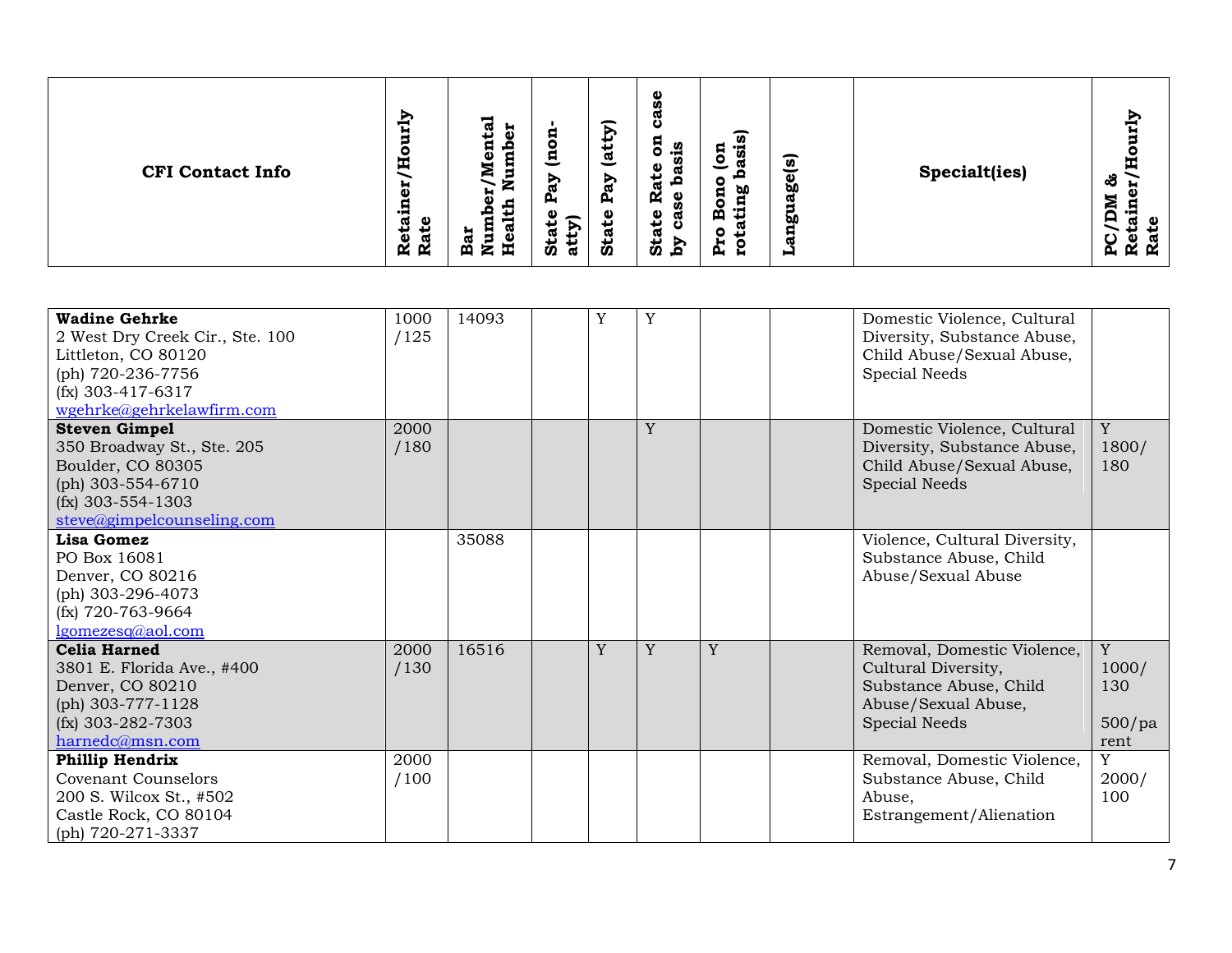| $(fx)$ 303-660-6063                 |      |       |   |   |   |   |         |                             |             |
|-------------------------------------|------|-------|---|---|---|---|---------|-----------------------------|-------------|
| Phillip@covenantcounselors.com      |      |       |   |   |   |   |         |                             |             |
| <b>Suzanne Horning-Rieder</b>       | 2000 | LPC:  |   |   | Y |   |         | Domestic Violence, Cultural | Y           |
| PO Box 1634                         | /100 | 3324  |   |   |   |   |         | Diversity, Substance Abuse, | 1000/       |
| Paonia, CO 81428                    |      |       |   |   |   |   |         | Child Abuse/Sexual Abuse,   | 500         |
| (ph) 970-872-4218                   |      |       |   |   |   |   |         | <b>Special Needs</b>        |             |
| $(fx)$ 970-872-4298                 |      |       |   |   |   |   |         |                             |             |
| ashr13@hotmail.com                  |      |       |   |   |   |   |         |                             |             |
| Shalee Horstman, MA, CASA, CYT, PhD | 1800 |       | Y |   | Y |   |         | Domestic Violence, Cultural |             |
| Candidate                           | /100 |       |   |   |   |   |         | Diversity, Child            |             |
| 1215 E. $6^{th}$ Ave.               |      |       |   |   |   |   |         | Abuse/Sexual Abuse,         |             |
| Denver, CO 80218                    |      |       |   |   |   |   |         | Special Needs               |             |
| (ph) 720-420-0276                   |      |       |   |   |   |   |         |                             |             |
| $(fx)$ 720-420-9156                 |      |       |   |   |   |   |         |                             |             |
| Shalee@danceforthesoul.org          |      |       |   |   |   |   |         |                             |             |
| Chris L. Ingold                     | 2000 | 28684 |   | Y | Y | Y | Spanish | Removal, Domestic Violence, | $\mathbf Y$ |
| 1525 Josephine St.                  | /150 |       |   |   |   |   | (fair)  | Cultural Diversity,         | 3000/       |
| Denver, CO 80206                    |      |       |   |   |   |   |         | Substance Abuse, Child      | 150         |
| (ph) 720-226-6026                   |      |       |   |   |   |   |         | Abuse/Sexual Abuse,         |             |
| $(fx)$ 303-328-3531                 |      |       |   |   |   |   |         | Special Needs               |             |
| chrisingold@mac.com                 |      |       |   |   |   |   |         |                             |             |
| <b>Edith Israel</b>                 | 2000 |       |   |   | Y |   |         | Removal, Domestic Violence, |             |
| 2975 Valmont Rd., Ste. 310          | /150 |       |   |   |   |   |         | Cultural Diversity, Child   |             |
| Boulder, CO 80301                   |      |       |   |   |   |   |         | Abuse/Sexual Abuse,         |             |
| (ph) 303-444-3523                   |      |       |   |   |   |   |         | Special Needs               |             |
| $(fx)$ 303-494-5720                 |      |       |   |   |   |   |         |                             |             |
| israele@indra.com                   |      |       |   |   |   |   |         |                             |             |
| <b>Philip James</b>                 |      | 9781  |   | Y |   |   |         |                             |             |
| PO Box 101510                       |      |       |   |   |   |   |         |                             |             |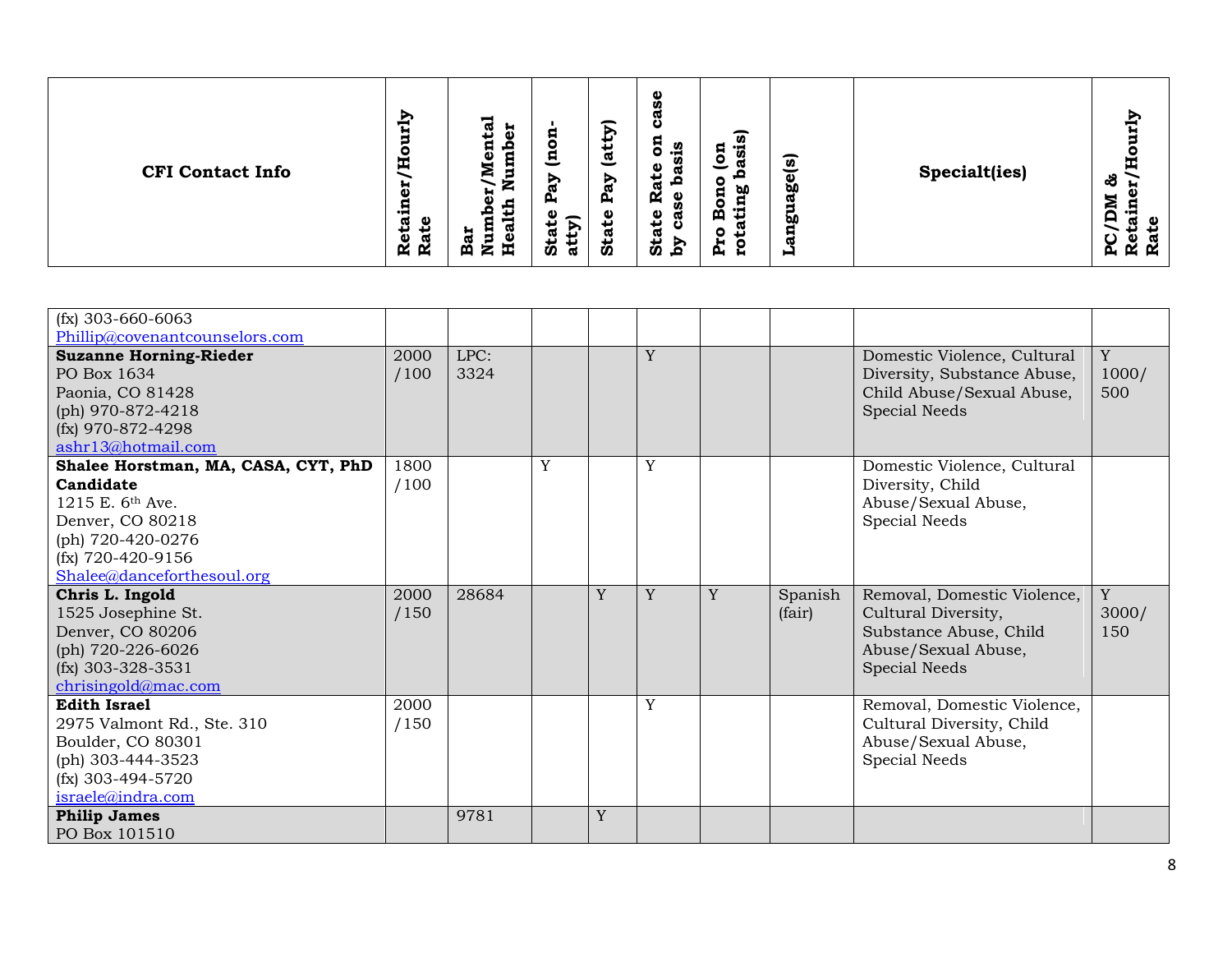| <b>CFI Contact Info</b> | ξĻ<br>ನ<br>н<br>ω<br>پ<br>п<br>Г<br>o<br>ω<br>с<br>Ě<br>Ż<br>-<br>-5<br>ដ<br>z<br>9<br>ల<br>с<br>ω<br>Bar<br>Nun<br>ö<br>پ<br>ω<br>ω<br>ℼ<br>Ñ<br>Ř<br>軎 | ω<br>n<br>ω<br>ల<br>↽<br>g<br>R<br>g<br>n<br>ட<br><u>ಡ</u><br>트<br>Φ<br>ω<br>↩<br>Ð<br>⋗<br>ದ<br>ℼ<br>ω<br>Ñ<br>$\mathbf{a}$<br>٥<br>д,<br>æ<br>ω<br>Φ<br>σ<br>$\mathbf{P}$<br>₩<br><b>Stat</b><br><b>Stat</b><br>Sta<br>Σđ<br>ੱਛ | ัด<br>۰۳<br>Ŵ<br>ัด<br>$\bullet$<br>ä<br>ω<br>Ō.<br><b>b0</b><br>ω<br>г<br>۰۳<br>ρ<br>پ<br>άO<br>w<br>o<br>р,<br>н<br>н | <b>Specialt(ies)</b> | ξĻ<br>යි<br>۰<br>╒<br>ω<br>ᢍ<br>ĸ<br>ĸ<br>А, |
|-------------------------|----------------------------------------------------------------------------------------------------------------------------------------------------------|-----------------------------------------------------------------------------------------------------------------------------------------------------------------------------------------------------------------------------------|-------------------------------------------------------------------------------------------------------------------------|----------------------|----------------------------------------------|
|-------------------------|----------------------------------------------------------------------------------------------------------------------------------------------------------|-----------------------------------------------------------------------------------------------------------------------------------------------------------------------------------------------------------------------------------|-------------------------------------------------------------------------------------------------------------------------|----------------------|----------------------------------------------|

| Denver, CO 80250                                   |      |       |   |   |   |                             |        |
|----------------------------------------------------|------|-------|---|---|---|-----------------------------|--------|
| (ph) 720-663-0630                                  |      |       |   |   |   |                             |        |
| phil@lawyer.com                                    |      |       |   |   |   |                             |        |
| <b>Meredith Karre</b>                              | 2000 | 39049 |   | Y |   | Removal, Domestic Violence, | Y      |
| 6870 W. 52 <sup>nd</sup> Ave., Ste. 152 Arvada, CO | /150 |       |   |   |   | Cultural Diversity,         | 2000/  |
| 80002                                              |      |       |   |   |   | Substance Abuse, Child      | 150    |
| (ph) 303-934-1125                                  |      |       |   |   |   | Abuse/Sexual Abuse,         |        |
| $(fx)$ 303-934-2962                                |      |       |   |   |   | Special Needs               |        |
| mkarre@coloradolegaladvocates.com                  |      |       |   |   |   |                             |        |
| Lynda Kemp, PhD                                    | 500/ |       | Y | Y | Y | Domestic Violence, Special  | Y      |
| 1612 Pennsylvania Street                           | 75   |       |   |   |   | <b>Needs</b>                | 500/   |
| Denver, CO 80203                                   |      |       |   |   |   |                             | 75     |
| (ph) 303-995-6530                                  |      |       |   |   |   |                             |        |
| $(fx)$ 1-888-707-6829                              |      |       |   |   |   |                             |        |
| lyndakempphd@gmail.com                             |      |       |   |   |   |                             |        |
| Mark Kilmer                                        | 2000 |       |   | Y |   | Removal, Domestic Violence, | Y      |
| 5377 Manhattan Circle, Ste. 201                    | /175 |       |   |   |   | Cultural Diversity,         | 1000/  |
| Boulder, CO 80303                                  |      |       |   |   |   | Substance Abuse, Child      | 75     |
| (ph) 303-995-1188                                  |      |       |   |   |   | Abuse/Sexual Abuse,         |        |
| $(fx)$ 720-304-6633                                |      |       |   |   |   | Special Needs               |        |
| mkilmer@kilmerforensics.com                        |      |       |   |   |   |                             |        |
| Lon Kopit                                          | 2000 | LPC:  |   |   |   | Removal, Domestic Violence, | Y      |
| 7940 S. University Blvd., Ste. 210                 | /150 | 4218  |   |   |   | Cultural Diversity, Child   | 1000/  |
| Centennial, CO 80203                               |      |       |   |   |   | Abuse/Sexual Abuse          | 75     |
| (ph) $303 - 770 - 1700$                            |      |       |   |   |   |                             |        |
| $(fx)$ 303-221-2500                                |      |       |   |   |   |                             |        |
| DrLonKopit@aol.com                                 |      |       |   |   |   |                             |        |
| Frank R. Kunstal                                   | 2000 |       |   |   |   | Removal, Child              | Y      |
| 200 E. 7th Street, Ste. 320 Loveland, CO           | /180 |       |   |   |   | Abuse/Sexual Abuse,         | 750/pc |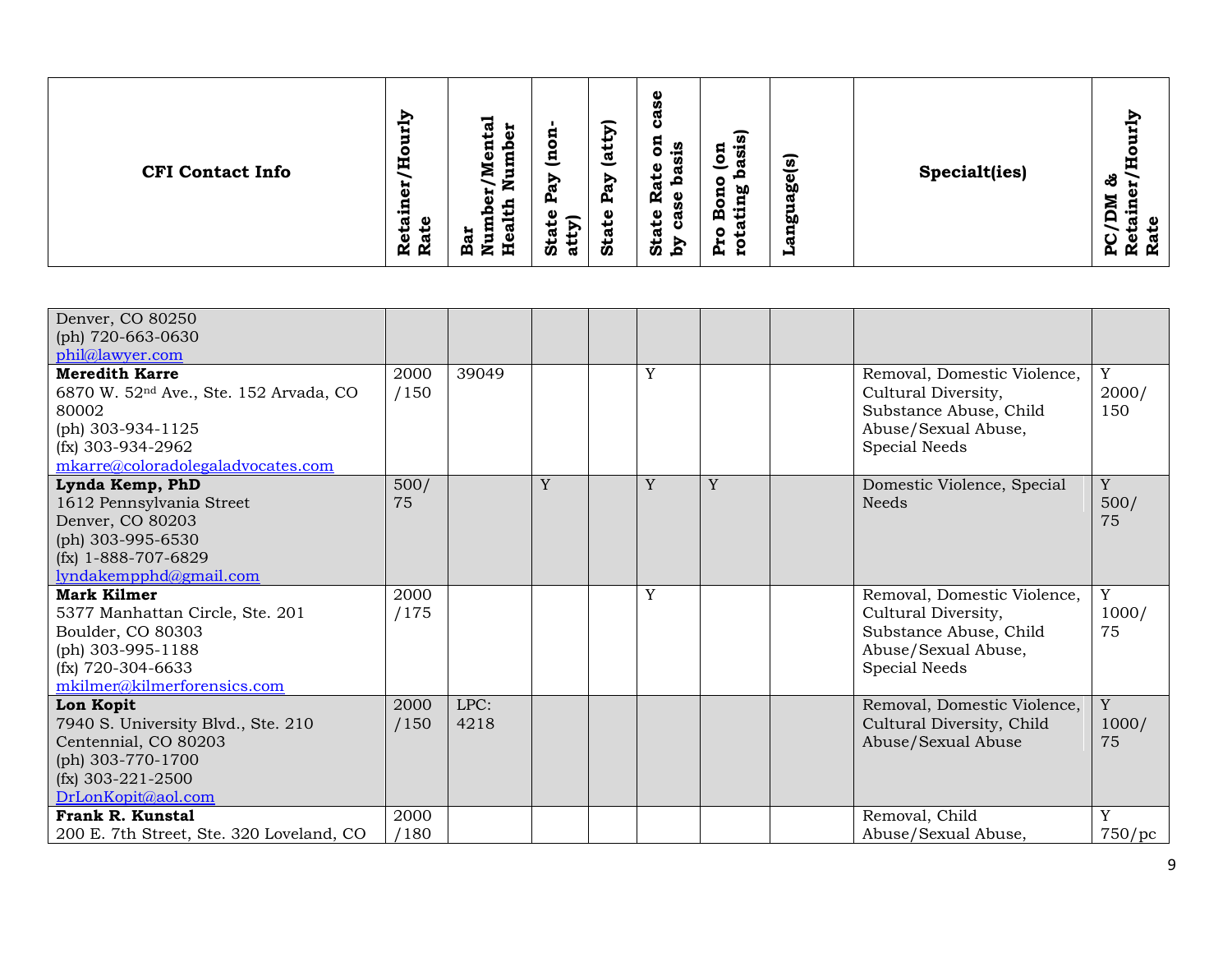| E<br><b>CFI Contact Info</b><br>Ř | ξĻ<br>ನ<br>÷.<br>Я<br>ω<br>پ<br>o<br>п<br>o<br>o<br>트<br>ω<br>c<br>Ź<br>-<br>-<br>Ð<br>븂<br>z<br>ω<br>д,<br>ω<br>e<br>₽<br>ഁ<br>ω<br>с<br>Bar<br>Nun<br>έ<br>↵<br>ω<br>Sta <sup>®</sup><br>ω<br>ದ<br>. .<br>R<br>再 | ω<br>n<br>σ<br>ల<br>∽<br>B<br>ัด<br>5<br>n<br>. .<br>ូន<br>ស<br>$\overline{\mathbf{a}}$<br>ಕೆ<br>π<br>⊵<br>o<br>ದ<br><b>b0</b><br><u>ፎ</u><br>Ñ<br>ပ္တ<br>Φ<br>ρ<br>ω<br><b>State</b><br>σ<br>চী<br>↵<br>ပ<br>Sta<br>Σđ<br>ੱਛ<br>O<br>р,<br>₩ | ัด<br><b>Specialt(ies)</b><br>စ္လွ<br>ᢍ<br><b>bo</b><br>w<br>н | т<br>ಸೆ<br>. .<br>e<br>_<br>ပ္က<br>ω<br>ĸ<br>$\mathbf{r}$ |
|-----------------------------------|--------------------------------------------------------------------------------------------------------------------------------------------------------------------------------------------------------------------|-----------------------------------------------------------------------------------------------------------------------------------------------------------------------------------------------------------------------------------------------|----------------------------------------------------------------|-----------------------------------------------------------|
|-----------------------------------|--------------------------------------------------------------------------------------------------------------------------------------------------------------------------------------------------------------------|-----------------------------------------------------------------------------------------------------------------------------------------------------------------------------------------------------------------------------------------------|----------------------------------------------------------------|-----------------------------------------------------------|

| 80537<br>(ph) 970-663-5757<br>$(fx)$ 970-669-4788<br>drfrankkunstal@gmail.com                                                                                           |              |                                        |   |   |   |                   | <b>Special Needs</b>                                                                                                                                                                                                                                                      | 1500/d<br>m<br>180/hr |
|-------------------------------------------------------------------------------------------------------------------------------------------------------------------------|--------------|----------------------------------------|---|---|---|-------------------|---------------------------------------------------------------------------------------------------------------------------------------------------------------------------------------------------------------------------------------------------------------------------|-----------------------|
| Armand D. Lebovits, LCSW, CAC III<br>1720 South Bellaire St., Ste. 900, Denver,<br>CO 80222<br>(ph) 303-759-1616<br>$(fx)$ 303-759-5760<br>armandlebovitslcsw@gmail.com | 2000<br>/150 | CAC III:<br>1141<br>LCSW II:<br>998011 |   |   |   |                   | Substance Abuse,<br>Estrangement/Alienation,<br>Domestic Violence, Child<br>Abuse, Special Needs<br>Note: Willing to accept cases<br>that involve stipulations<br>to fees in excess of<br>maximum based on<br>extraordinary<br>circumstances for substance<br>abuse cases | Y<br>2000/<br>150     |
| Kathryn A. Lees, L.C.S.W.<br>80 Garden Center, Ste. 101, Broomfield,<br>CO 80020<br>(ph) 970-593-2201<br>$(fx)$ 970-587-8761<br>kathrynalees@msn.com                    | 1800<br>/90  |                                        | Y | Y | Y | Spanish<br>(fair) | Removal, Domestic Violence,<br>Cultural Diversity,<br>Substance Abuse, Child<br>Abuse/Sexual Abuse,<br>Special Needs<br><b>Note:</b> prefers not to work<br>south of City & County of<br>Denver.                                                                          |                       |
| <b>Carol Leirer</b><br>88 Inverness Cir. East, Ste. N-101<br>Englewood, CO 80112<br>(ph) 720-560-5950                                                                   | 1500<br>/150 | 31401                                  |   | Y | Y |                   | Removal, Domestic Violence,<br>Cultural Diversity,<br>Substance Abuse, Child<br>Abuse/Sexual Abuse,                                                                                                                                                                       |                       |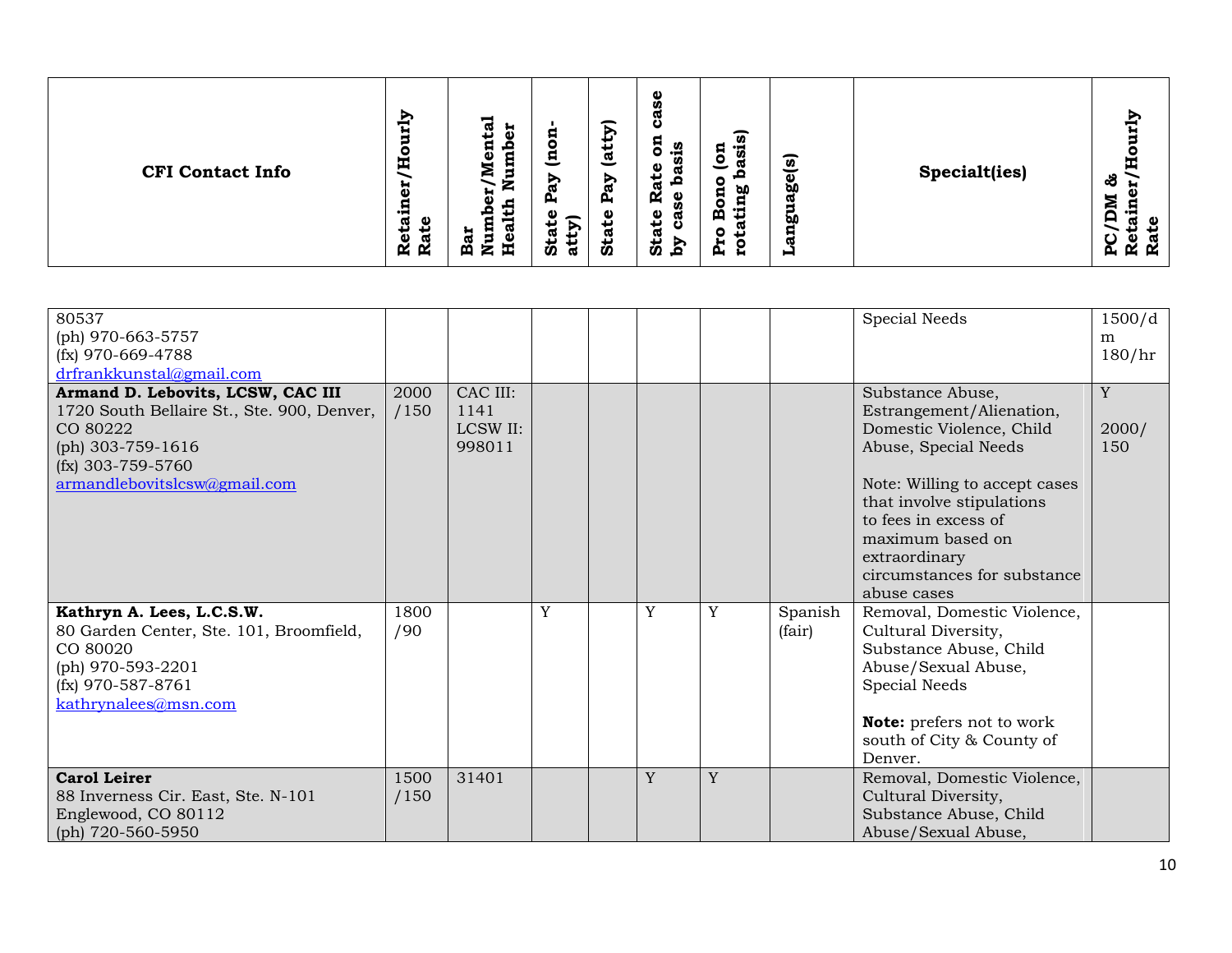| <b>CFI Contact Info</b> | ξh<br>ನ<br>н<br>ω<br>پ<br>п<br>ο<br>E<br>Ż<br>븂<br>∽<br>r.<br>9<br>ၿ<br>с<br>σ<br>÷<br>Bar<br>Nun<br>Hea<br>ö<br>ದ<br><b>R</b><br>Ř | ω<br>Ŵ,<br>ω<br>ల<br>-<br>n<br>且<br>5<br>٥<br>n<br>. .<br><u>್ರ</u><br>트<br>ω<br>ω<br>↩<br>⋗<br>⋗<br>-<br>ø<br>ದ<br>ዺ<br>R<br>Φ<br>д<br>ω<br>Φ<br>ω<br>atty)<br>پ<br>پ<br>ပ<br>Sta<br>Sta<br><b>Sta</b><br>Σđ | ัด<br>ි<br>ัด<br>ō۵<br>ೲ<br>$\bullet$<br>ന<br><b>bo</b><br>с<br>р,<br>₩<br>⊣ | <b>Specialt(ies)</b> | ಸೆ<br>. .<br>е<br>C<br>ω<br>ĸ<br>$\mathbf{K}$<br>$\mathbf{p}$ |
|-------------------------|-------------------------------------------------------------------------------------------------------------------------------------|---------------------------------------------------------------------------------------------------------------------------------------------------------------------------------------------------------------|------------------------------------------------------------------------------|----------------------|---------------------------------------------------------------|
|-------------------------|-------------------------------------------------------------------------------------------------------------------------------------|---------------------------------------------------------------------------------------------------------------------------------------------------------------------------------------------------------------|------------------------------------------------------------------------------|----------------------|---------------------------------------------------------------|

| carol@thelslawgroup.com                                                                                                                   |              |       |   |   |   |   |                              | <b>Special Needs</b>                                                                                                                                                                                                                                   |                   |
|-------------------------------------------------------------------------------------------------------------------------------------------|--------------|-------|---|---|---|---|------------------------------|--------------------------------------------------------------------------------------------------------------------------------------------------------------------------------------------------------------------------------------------------------|-------------------|
| <b>Janet Leo</b><br>P.O. Box 871<br>Denver, CO<br>(ph) 303-829-2090<br>jmllegal@comcast.net                                               | 1000<br>/50  |       | Y |   |   |   |                              | Removal, Special Needs                                                                                                                                                                                                                                 | Y<br>250/<br>50   |
| <b>Robin Levine</b><br>PO Box 4406<br>Grand Junction, CO 81502<br>(ph) $303 - 359 - 4030$<br>Robin.levine2012@gmail.com                   | 2000<br>/100 |       |   |   | Y |   |                              | Domestic Violence,<br>Substance Abuse, Child<br>Abuse/Sexual Abuse,<br><b>Special Needs</b>                                                                                                                                                            | Y<br>2000/<br>100 |
| David Littman<br>1772 Emerson St.<br>Denver, CO 80218<br>(ph) 303-832-4200<br>(fx) 303-832-9322<br>David@LittmanFamilyLaw.com             | 2000<br>/250 | 10579 |   |   |   |   |                              | Removal, Domestic Violence,<br>Substance Abuse, Child<br>Abuse/Sexual Abuse,<br>Special Needs<br><b>Note:</b> Generally only accepts<br>cases that involve<br>stipulations to fees in excess<br>of maximum based on<br>extraordinary<br>circumstances. | Y<br>2000/<br>250 |
| <b>Michal Lord-Blegen</b><br>1889 York Street<br>Denver, CO 80206<br>(ph) 303-333-4106<br>$(fx)$ 303-333-1107<br>michal@wslbfamilylaw.com | 2000<br>/150 | 41952 |   | Y | Y | Y | Spanish<br>(fair/flu<br>ent) | Removal, Domestic Violence,<br>Cultural Diversity, Child<br>Abuse/Sexual Abuse,<br>Special Needs                                                                                                                                                       | Y<br>2500/<br>120 |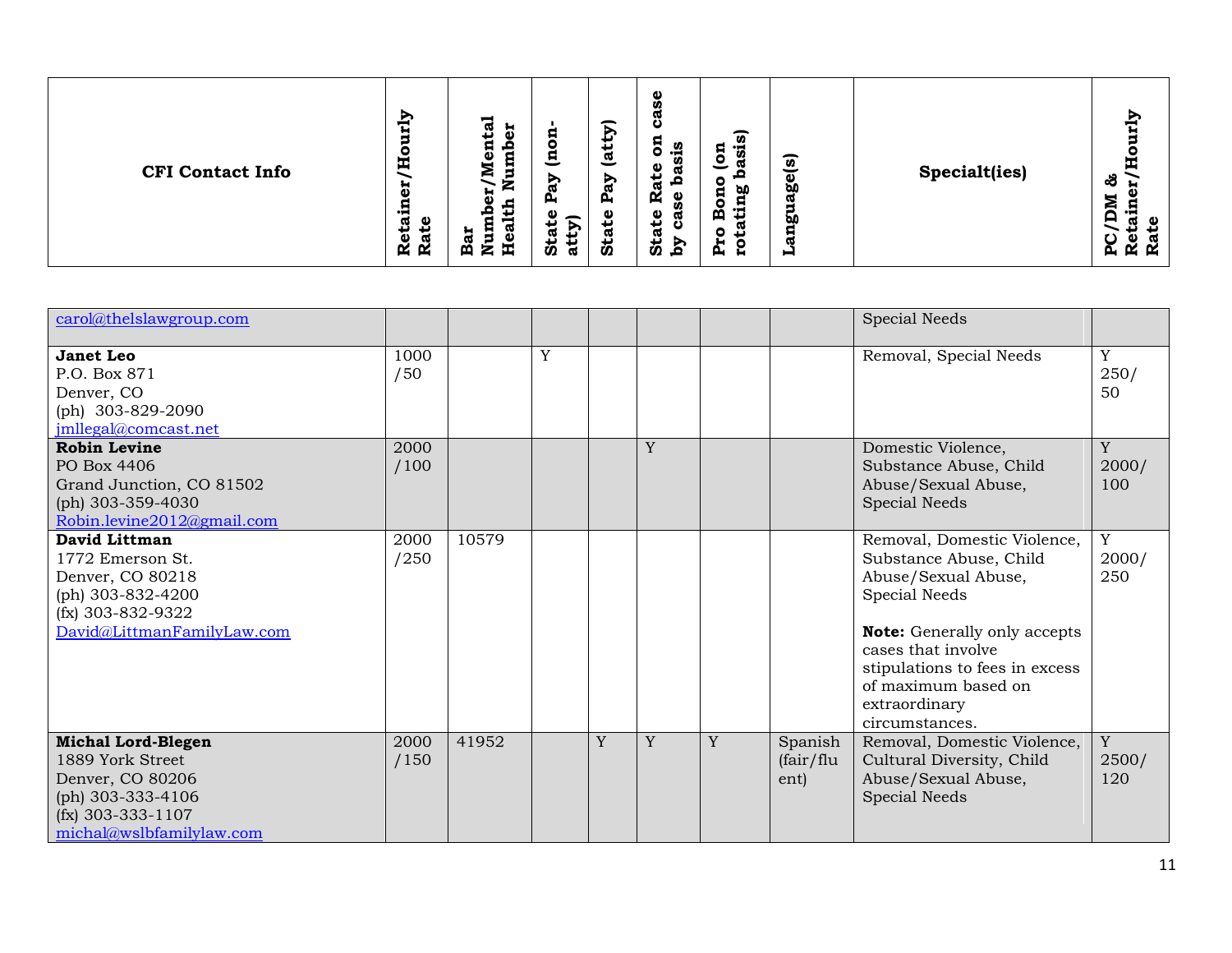| John David Lobue, Jr.<br>964 Spruce Ct.<br>Denver, CO 80230<br>(ph) 303-578-9340<br>$(fx)$ 510-576-5552<br>honomaipuuwai@gmail.com                                                                   | 2000<br>/150 |      |   |   |   | Y | Cultural Diversity, Child<br>Abuse/Sexual Abuse,<br>Substance Abuse                                                           |                             |
|------------------------------------------------------------------------------------------------------------------------------------------------------------------------------------------------------|--------------|------|---|---|---|---|-------------------------------------------------------------------------------------------------------------------------------|-----------------------------|
| <b>Robert Alan Lubowitz</b><br>450 W. 14th Ave/P.O. Box 40013 Denver,<br>CO 80204<br>(ph) 303-777-5623<br>$\left( \text{cell} \right)$ 303-956-5332<br>$(fx)$ 303-733-4176<br>Clintrenolives@msn.com | 2000<br>/150 | 5277 |   | Y | Y | Y | Removal, Domestic Violence,<br>Cultural Diversity,<br>Substance Abuse, Child<br>Abuse/Sexual Abuse,<br>Special Needs          | $\mathbf Y$<br>2000/<br>150 |
| Joni Martin<br>16212 Ginger Ave.<br>Mead, CO 80542<br>(ph) 303-829-2884<br>jonid.martin@gmail.com                                                                                                    | 2000<br>/95  |      | Y |   | Y |   | Removal, Domestic Violence,<br>Cultural Diversity,<br>Substance Abuse, Child<br>Abuse/Sexual Abuse,<br>Special Needs          | $\mathbf Y$<br>2000/<br>95  |
| Taya J. Matoy<br>1630A 30th St., #187<br>Boulder, CO 80501<br>(ph) 720-432-5386<br>Matoy.co_familyresolutions@yahoo.com                                                                              | 500/<br>150  |      | Y |   | Y | Y | Removal, Domestic Violence,<br>Cultural Diversity,<br>Substance Abuse, Child<br>Abuse/Sexual Abuse,<br><b>Special Needs</b>   |                             |
| Gabrielle May-Shinagle<br>15453 E. 1st Ave. #7-103<br>Aurora, CO 80011<br>(ph) 720-289-7578<br>shinaglegm@yahoo.com                                                                                  | 2000<br>/75  |      | Y |   |   | Y | Substance Abuse, Cultural<br>Diversity, Special Needs<br>(Mental Health)<br>NOTE: WILL NOT ACCEPT<br><b>SEX OFFENDERS/SEX</b> |                             |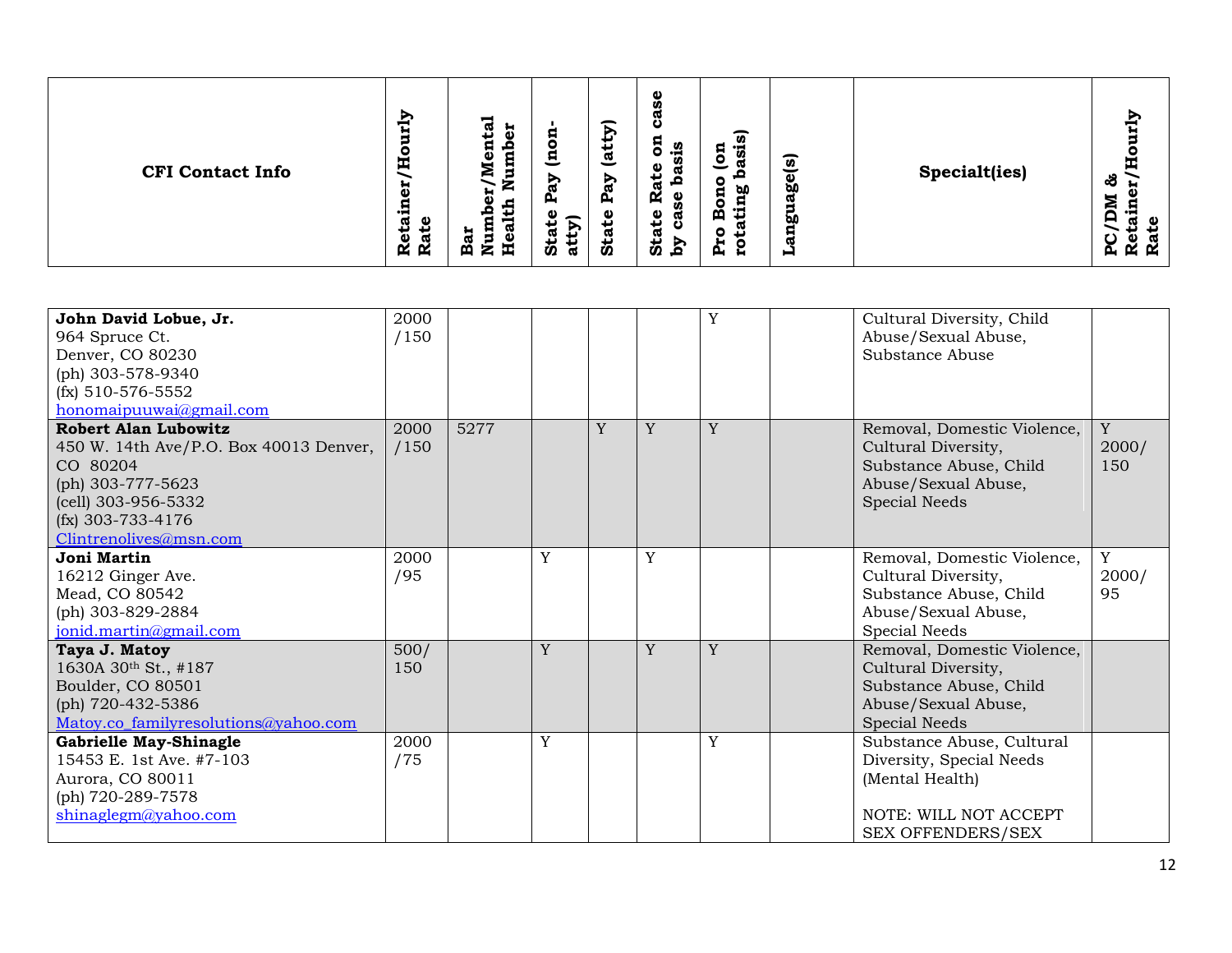|                                                                                                                                                           |                     |       |   |   |   |                     | OFFENSE CASES                                                                                                                                                                     |                   |
|-----------------------------------------------------------------------------------------------------------------------------------------------------------|---------------------|-------|---|---|---|---------------------|-----------------------------------------------------------------------------------------------------------------------------------------------------------------------------------|-------------------|
| Mark M. Mettler<br>PO Box 68<br>Masonville, CO 80541<br>(ph) 970-225-0073 or 970-214-1558<br>$(fx)$ 970-225-0073<br>mettlermark@yahoo.com                 | 1800<br>flat<br>fee |       |   | Y |   |                     | Removal, Domestic Violence,<br>Cultural Diversity,<br>Substance Abuse, Child<br>Abuse/Sexual Abuse,<br><b>Special Needs</b><br>NOTE: Prefers Northeastern<br>and central Colorado |                   |
| <b>Patrick Monnier</b><br>155 E. Boardwalk, Ste. 412<br>Ft. Collins, CO 80525<br>(ph) 970-682-0808<br>$(fx)$ 970-631-8692<br>monnier@familycenternoco.com | 2000<br>/80         |       | Y | Y | Y | French<br>(fluent)  |                                                                                                                                                                                   | Y<br>400/<br>100  |
| Sheena M. Moran<br>605 Parfet St., Ste. 102<br>Lakewood, Co 80215<br>(ph) 303-476-6174<br>$(fx)$ 303-648-4129<br>sheena@smmoranlawoffice.com              | 1500<br>/150        | 41202 |   | Y | Y |                     | Domestic Violence,<br>Substance Abuse, Child<br>Abuse/Sexual Abuse,<br><b>Special Needs</b>                                                                                       | Y<br>800/<br>150  |
| Andrew Morozov, PhD<br>1306 South Parker Rd., Apt 276 Denver<br>CO 80231<br>(ph) $303-264-7946$<br>Andrew777x3@gmail.com                                  | 2000<br>/150        |       | Y | Y | Y | Russian<br>(fluent) | Removal, Domestic Violence,<br>Cultural Diversity,<br>Substance Abuse, Child<br>Abuse/Sexual Abuse,<br>Special Needs                                                              | Y<br>2000/<br>95  |
| Lisa S. Morse<br>19501 E. Mainstreet, Ste. 200<br>Parker, CO 80138                                                                                        | 2000<br>/175        | 44450 |   | Y |   |                     | Substance Abuse, Child<br>Abuse/Sexual Abuse,<br>Cultural Diversity, Special                                                                                                      | Y<br>2000/<br>175 |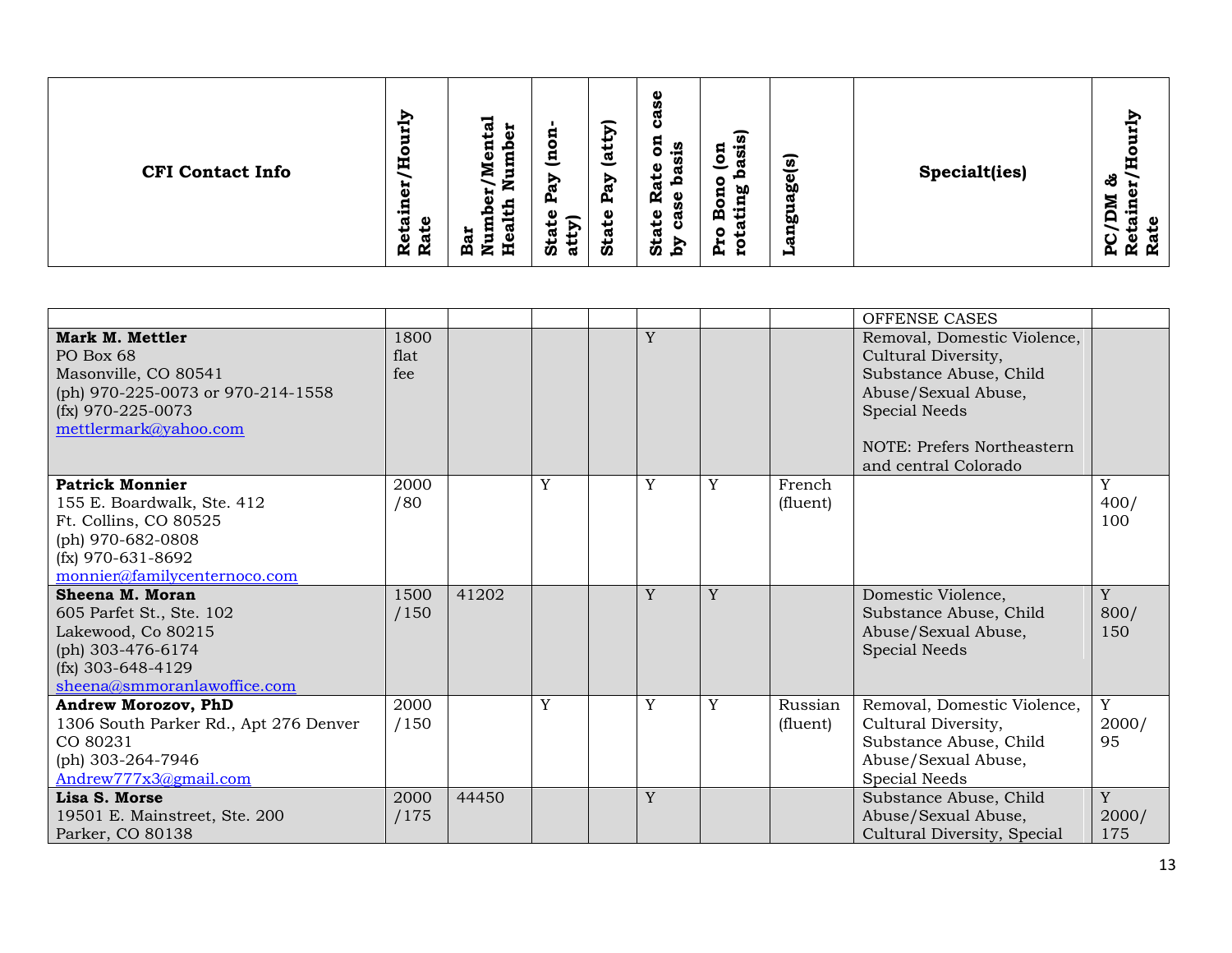| <b>CFI Contact Info</b> | ξĻ<br>ನ<br>ъ.<br>ω<br>پ<br>п<br>Г<br>o<br>ω<br>с<br>Ě<br>Ż<br>-<br>-5<br>ដ<br>z<br>9<br>ల<br>с<br>ω<br>Bar<br>Nun<br>ö<br>پ<br>ω<br>ω<br>ℼ<br>Ñ<br>Ř<br>軎 | ω<br>n<br>ω<br>ల<br>↽<br>g<br>R<br>g<br>n<br>ட<br><u>ಡ</u><br>트<br>Φ<br>ω<br>↩<br>Ð<br>⋗<br>ದ<br>∞<br>ω<br>Ñ<br>$\mathbf{a}$<br>٥<br>д,<br>æ<br>ω<br>Φ<br>σ<br>$\mathbf{P}$<br>₩<br><b>Stat</b><br><b>Stat</b><br>Sta<br>Σđ<br>ੱਛ | $\overline{a}$<br>۰۳<br>Ŵ<br>ัด<br>$\bullet$<br>ä<br>ω<br>Ō.<br><b>b0</b><br>ω<br>г<br>۰۳<br>ρ<br>پ<br>άO<br>w<br>o<br>р,<br>н<br>н | <b>Specialt(ies)</b> | ξĻ<br>යි<br>۰<br>╒<br>ω<br>ᢍ<br>ĸ<br>ĸ<br>А, |
|-------------------------|-----------------------------------------------------------------------------------------------------------------------------------------------------------|-----------------------------------------------------------------------------------------------------------------------------------------------------------------------------------------------------------------------------------|-------------------------------------------------------------------------------------------------------------------------------------|----------------------|----------------------------------------------|
|-------------------------|-----------------------------------------------------------------------------------------------------------------------------------------------------------|-----------------------------------------------------------------------------------------------------------------------------------------------------------------------------------------------------------------------------------|-------------------------------------------------------------------------------------------------------------------------------------|----------------------|----------------------------------------------|

| (ph) $720 - 862 - 3000$<br>$(fx)$ 720-862-3640                                                                                                                |              |              |   |   |   |   | <b>Needs</b>                                                                                                                |                           |
|---------------------------------------------------------------------------------------------------------------------------------------------------------------|--------------|--------------|---|---|---|---|-----------------------------------------------------------------------------------------------------------------------------|---------------------------|
| Morselisas0@gmail.com<br><b>Gay Niermann</b><br>5941 S. Middlefield Rd., Ste. 201<br>Littleton, CO 80123<br>(ph) 303-350-3905<br>$(fx)$ 303-468-2676          | 2000<br>/175 | 9880         |   | Y | Y |   | Removal, Domestic Violence,<br>Cultural Diversity,<br>Substance Abuse, Child<br>Abuse/Sexual Abuse,<br>Special Needs        | Y<br>$O-$<br>1000/<br>200 |
| niermann1@msn.com<br>Dr. Janelle V. O'Boyle, LPC<br>659 4th Ave.<br>Longmont, CO 80501<br>(ph) 970-988-7936<br>(fx) 877-835-4425<br>mtnsagecounseling@msn.com | 2000<br>/125 | LPC:<br>3841 |   |   |   |   | Removal, Cultural Diversity,<br>Child Abuse/Sexual Abuse,<br>Special Needs<br>NOTE: Prefers Denver and<br>Northern Colorado |                           |
| Julia Olson<br>2805 Race Street<br>Denver, CO<br>(ph) $303-304-4212$<br>Julia.ann.olson@gmail.com                                                             | 2000<br>/100 |              |   |   |   |   |                                                                                                                             |                           |
| <b>Lauren Cabot Oray</b><br>11944 Kearney Circle<br>Thornton, CO 80233<br>(ph) 720-936-9383<br>lcoray@q.com                                                   | 2000<br>/100 | 20379        |   |   | Y | Y | Domestic Violence, Child<br>Abuse, Sexual Abuse                                                                             | Y<br>1500/<br>100         |
| <b>Jennifer Parker</b><br>4045 Wadsworth Blyd.<br>Wheatridge, CO 80033<br>(ph) 720-475-1054                                                                   | 2000<br>/100 |              | Y |   | Y |   | Removal, Domestic Violence,<br>Cultural Diversity,<br>Substance Abuse, Child<br>Abuse/Sexual Abuse,                         |                           |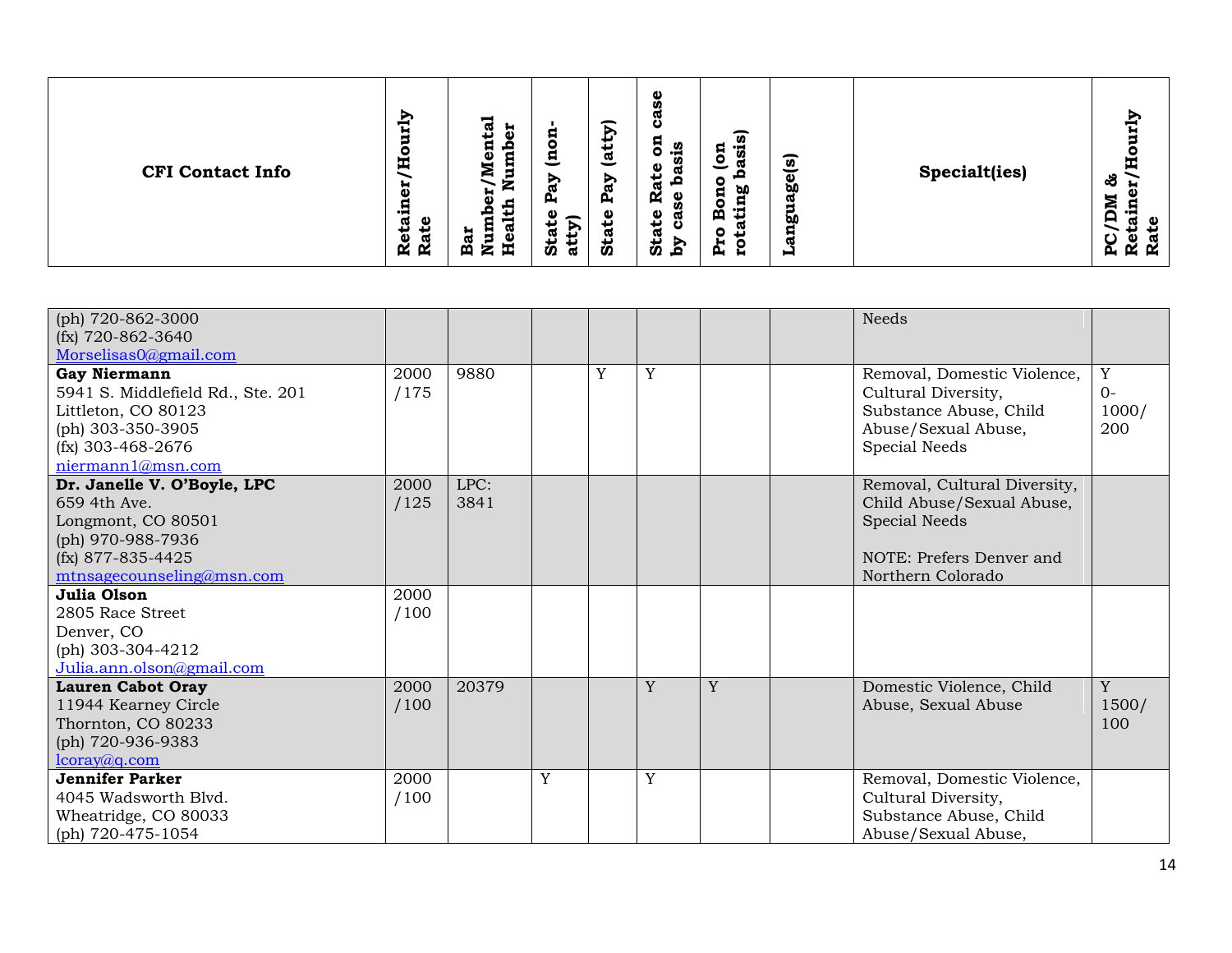| E<br><b>CFI Contact Info</b><br>Ř | ξĻ<br>ನ<br>÷.<br>Я<br>ω<br>پ<br>o<br>п<br>o<br>o<br>트<br>ω<br>c<br>Ź<br>-<br>-<br>Ð<br>븂<br>z<br>ω<br>д,<br>ω<br>e<br>₽<br>ഁ<br>ω<br>с<br>Bar<br>Nun<br>έ<br>↵<br>ω<br>Sta <sup>®</sup><br>ω<br>ದ<br>. .<br>R<br>再 | ω<br>n<br>σ<br>ల<br>∽<br>B<br>ัด<br>5<br>n<br>. .<br>ិន<br>ស<br>$\overline{\mathbf{a}}$<br>ಕೆ<br>π<br>⊵<br>o<br>ದ<br><b>b0</b><br><u>ፎ</u><br>Ñ<br>ပ္တ<br>Φ<br>ρ<br>ω<br><b>State</b><br>σ<br>Ð<br>↵<br>ပ<br>Sta<br>Σđ<br>ੱਛ<br>O<br>р,<br>₩ | ัด<br><b>Specialt(ies)</b><br>စ္လွ<br>ᢍ<br><b>bo</b><br>w<br>н | т<br>ಸೆ<br>. .<br>e<br>_<br>ပ္က<br>ω<br>ĸ<br>$\mathbf{r}$ |
|-----------------------------------|--------------------------------------------------------------------------------------------------------------------------------------------------------------------------------------------------------------------|----------------------------------------------------------------------------------------------------------------------------------------------------------------------------------------------------------------------------------------------|----------------------------------------------------------------|-----------------------------------------------------------|
|-----------------------------------|--------------------------------------------------------------------------------------------------------------------------------------------------------------------------------------------------------------------|----------------------------------------------------------------------------------------------------------------------------------------------------------------------------------------------------------------------------------------------|----------------------------------------------------------------|-----------------------------------------------------------|

| $(fx)$ 720-389-6466                                                                                                                              |              |                 |   |   |   | Special Needs                                                                                                                                                                 |                       |
|--------------------------------------------------------------------------------------------------------------------------------------------------|--------------|-----------------|---|---|---|-------------------------------------------------------------------------------------------------------------------------------------------------------------------------------|-----------------------|
| Tandem.therapy@yahoo.com                                                                                                                         |              |                 |   |   |   |                                                                                                                                                                               |                       |
| Dr. Robert Pelc, Ph.D., A.B.P.P.<br>3749 S. King Street<br>Denver, CO 80236<br>(ph) 303-388-6761<br>$(fx)$ 303-388-0132<br>repelcphd@hotmail.com | 2000<br>/200 | Psych:<br>531   |   |   |   | Removal, Special Needs                                                                                                                                                        | Y<br>2000/<br>200     |
| <b>Nancy Perry</b><br>5808 S. Rapp St., #100<br>Littleton, CO 80120<br>(ph) 303-430-4136<br>nancyperrylcsw@q.com                                 | 2000<br>/125 | LCSW:9<br>91505 |   |   |   | Removal, Domestic Violence,<br>Cultural Diversity,<br>Substance Abuse, Child<br>Abuse/Sexual Abuse,<br>Special Needs<br>NOTE: Appointments within<br>25 miles of office only. | Y<br>variable<br>/125 |
| <b>Jasmine Peters</b><br>3754 South Orleans Street<br>Aurora, CO 80013<br>(ph) 720-343-9081<br>jasmine@parentingwellnesscenter.com               | 360/<br>90   |                 | Y | Y | Y | <b>Cultural Diversity</b>                                                                                                                                                     |                       |
| Patricia Post<br>1580 Lincoln St. #1200<br>Denver, CO 80203<br>(ph) 303-831-0955<br>$(fx)$ 303-831-1019<br>PatKpost@aol.com                      | 2000<br>/175 | 18956           |   | Y |   | Removal, Domestic Violence,<br>Cultural Diversity,<br>Substance Abuse, Child<br>Abuse/Sexual Abuse,<br>Special Needs                                                          | Y<br>2000/<br>200     |
| Julia M. Purchase<br>1562 Pearl Street                                                                                                           | 2000<br>100  | 36765           |   | Y | Y |                                                                                                                                                                               | Y<br>800/             |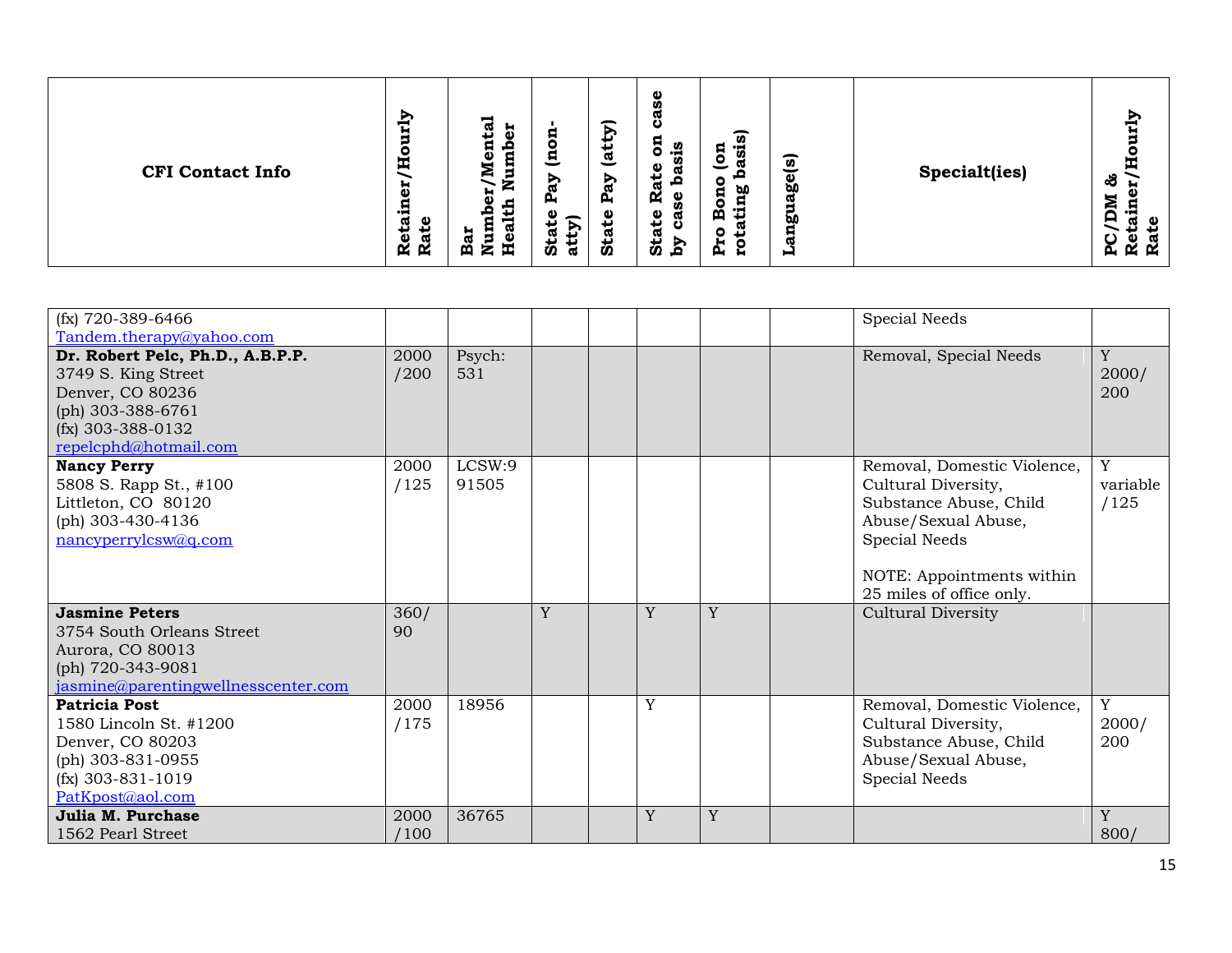| Denver, CO 80203                         |      |       |   |   |   |                             | 120         |
|------------------------------------------|------|-------|---|---|---|-----------------------------|-------------|
| (ph) 303-588-6351<br>$(fx)$ 303-997-1074 |      |       |   |   |   |                             |             |
| jpurchaselegal@gmail.com                 |      |       |   |   |   |                             |             |
| Gary Reser, PhD, LPC                     | 2000 |       |   | Y |   | Removal, Child              | $\mathbf Y$ |
| 346 Acoma                                | /150 |       |   |   |   | Abuse/Sexual Abuse          | 900/        |
| Denver, CO 80223                         |      |       |   |   |   |                             | 150         |
| (ph) 303-282-1070                        |      |       |   |   |   |                             |             |
| $(fx)$ 303-282-1069                      |      |       |   |   |   |                             |             |
| garyreser@familytransitions.net          |      |       |   |   |   |                             |             |
| <b>Ruth Rinehart</b>                     | 2000 |       |   |   |   | Domestic Violence, Cultural | Y           |
| 14143 Denver West Pkwy, #100             | /100 |       |   |   |   | Diversity, Child Abuse,     | 1500/       |
| Golden, CO 80401                         |      |       |   |   |   | LGBTQI families             | 100         |
| (ph) 720-290-5715                        |      |       |   |   |   |                             |             |
| $(fx)$ 720-874-9650                      |      |       |   |   |   |                             |             |
| ruth@threetrusts.com                     |      |       |   |   |   |                             |             |
| <b>Stephanie Ritland</b><br>P.O. Box 467 |      | 35763 |   |   |   |                             |             |
| Strasburg, CO 80136                      |      |       |   |   |   |                             |             |
| (ph) 303-819-0548                        |      |       |   |   |   |                             |             |
| $(fx)$ 303-974-1770                      |      |       |   |   |   |                             |             |
| sritland03@law.du.edu                    |      |       |   |   |   |                             |             |
| Daniel G. Roberts                        | 2000 |       | Y | Y | Y | Substance Abuse, Cultural   | Y           |
| 4503 N. Carefree Cir.                    | /40  |       |   |   |   | Diversity, Mental Health    | 2500/       |
| Colorado Springs, CO 80917               |      |       |   |   |   |                             | 25          |
| (ph) 719-445-1703                        |      |       |   |   |   |                             |             |
| Istepnow333@gmail.com                    |      |       |   |   |   |                             |             |
| <b>Michele Roche</b>                     | 2000 | 24765 |   |   | Y | Removal, Domestic Violence, | Y           |
| P.O. Box 6301                            | /80- |       |   |   |   | Cultural Diversity,         | 500/        |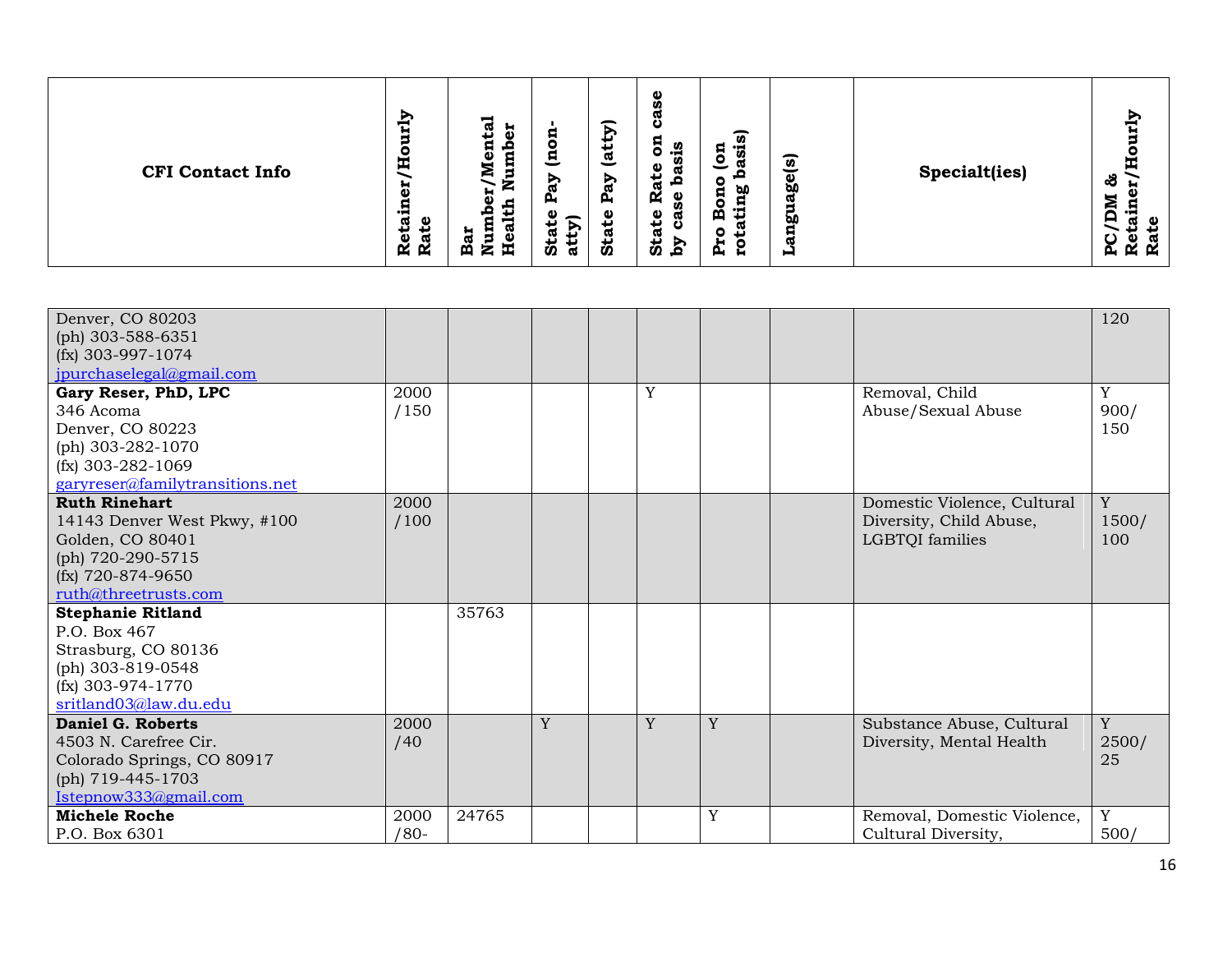| ξĻ<br>o<br>E<br><b>CFI Contact Info</b><br>븂<br>ω<br>ω<br>ىد<br>↵<br>$\mathbf 0$<br>π<br>R<br>Ř | ನ<br>н<br>Я<br>نة<br>ت<br>o<br>п<br>-<br>트<br>ω<br>с<br>-<br>É<br>∍<br>Ð<br>ı<br>ᢍ<br>д,<br>o<br>atty)<br>ω<br>ಡ<br>-<br>Bar<br>Ē,<br>ö<br><u>д</u> | ω<br>n<br>σ<br>ة<br>∽<br>$\overline{a}$<br>5<br>n<br>ಿದೆ<br><u>್ರ</u><br>ัด<br>ä<br>Φ<br>w<br>↩<br><b>go</b><br>⊵<br>-<br>ದ<br><b>b0</b><br><u>ፎ</u><br>Ñ<br>ω<br>œ<br>Φ<br>മ<br><b>State</b><br>ω<br>σ<br>ŌΟ<br>ப<br>ပ<br>Stat<br>Σđ<br>w<br>c<br>д,<br>н<br>н | č<br>π<br>Specialt(ies)<br>ಹೆ<br>≂<br>Բ<br>o<br>ပ္က<br>ĸ<br><b>K</b> |
|-------------------------------------------------------------------------------------------------|-----------------------------------------------------------------------------------------------------------------------------------------------------|-----------------------------------------------------------------------------------------------------------------------------------------------------------------------------------------------------------------------------------------------------------------|----------------------------------------------------------------------|
|-------------------------------------------------------------------------------------------------|-----------------------------------------------------------------------------------------------------------------------------------------------------|-----------------------------------------------------------------------------------------------------------------------------------------------------------------------------------------------------------------------------------------------------------------|----------------------------------------------------------------------|

| Denver, CO 80206<br>(ph) 720-458-0799<br>$(fx)$ 720-458-0799<br>mroche5@comcast.net                                                                  | 100          |                                               |   |   |   |   |                     | Substance Abuse, Child<br>Abuse/Sexual Abuse,<br>Special Needs                                                       | 80                   |
|------------------------------------------------------------------------------------------------------------------------------------------------------|--------------|-----------------------------------------------|---|---|---|---|---------------------|----------------------------------------------------------------------------------------------------------------------|----------------------|
| <b>Marisol Rodriguez</b><br>10370 Nelson Street<br>(ph) 720-257-1639<br>$(fx)$ 720-420-6565<br>rodriguez_marisol1@msn.com                            |              | Psychot<br>herapist<br><b>NLC.010</b><br>3222 | Y |   |   | Y | Spanish<br>(fluent) | Removal, Domestic Violence,<br>Cultural Diversity,<br>Substance Abuse, Child<br>Abuse/Sexual Abuse                   |                      |
| <b>Leanne Roets, LSW</b><br>$4888$ 10 <sup>th</sup> Street<br>Boulder, CO 80304<br>(ph) 303-726-6784<br>$(fx)$ 720-863-0972<br>leanneroets@yahoo.com | 1000<br>/75  |                                               | Y |   |   |   |                     | Removal, Domestic Violence,<br>Cultural Diversity,<br>Substance Abuse, Child<br>Abuse/Sexual Abuse,<br>Special Needs |                      |
| Barbara Saban<br>8795 Ralston Rd., Ste. 236C<br>Arvada, CO 80002<br>(ph) 303-431-1963<br>$(fx)$ 303-670-5082<br>bsabanlcsw@aol.com                   | 2000<br>/150 | <b>LCSW</b>                                   |   |   | Y |   |                     | <b>Special Needs</b>                                                                                                 | Y<br>2000/<br>150    |
| <b>Bonnie Saltzman</b><br>425 S. Cherry St., Ste. 620<br>Denver, CO 80246<br>(ph) 303-333-3554<br>$(fx)$ 303-333-3561<br>saltzmanlaw@aol.com         | 2000<br>/150 | 18973                                         |   |   |   |   |                     | Removal, Domestic Violence,<br>Child Abuse/Sexual Abuse                                                              | Y<br>1500/<br>150    |
| Gabriela Naomi Sandoval<br>600 17th St., Ste. 2800 S.                                                                                                | 2000<br>125  | 35947                                         |   | Y | Y |   | Spanish             | Removal, Domestic Violence,<br>Cultural Diversity,                                                                   | $\mathbf Y$<br>1500/ |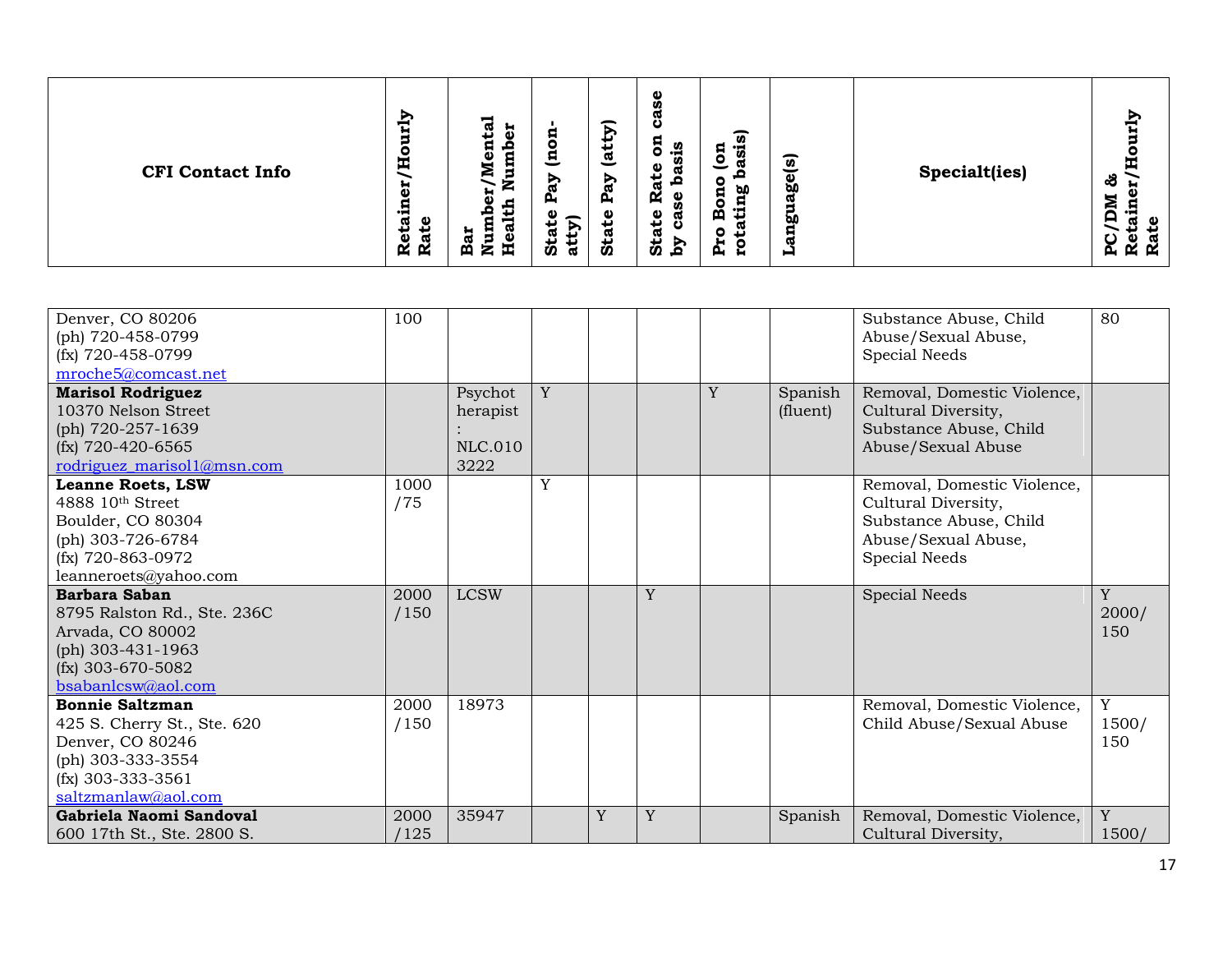| Denver, CO 80202<br>(ph) 303-954-4580<br>$(fx)$ 888-217-1686<br>gns@denvercfi.info                                                                                         |                     |  |   |   | Substance Abuse, Child<br>Abuse/Sexual Abuse,<br>Special Needs: Autism<br>Spectrum<br>Disorder/Asperger's<br>Syndrome           | 150               |
|----------------------------------------------------------------------------------------------------------------------------------------------------------------------------|---------------------|--|---|---|---------------------------------------------------------------------------------------------------------------------------------|-------------------|
| <b>Sage Schoenfeld</b><br>252 Pennsylvania Street<br>Denver, CO 80203<br>(ph) 917-658-7692<br>sageschoenfeld@gmail.com                                                     |                     |  | Y | Y |                                                                                                                                 |                   |
| Steven Shaver, Ph.D.<br>14143 Denver West Pkwy, Ste. 100<br>Golden, CO 80401<br>(ph) 303-882-4329<br>$(fx)$ 303-376-6236<br>stevenshaver@gmail.com                         | 1500<br>/100        |  | Y | Y | <b>Special Needs</b>                                                                                                            | Y<br>1000/<br>100 |
| <b>Clarene Shelley</b><br>PO Box 745457<br>Arvada, CO 80006<br>(ph) 303-422-4095<br>clarene2@comcast.net                                                                   | 1000<br>/175        |  | Y |   | Removal, Domestic Violence,<br>Child Abuse/Sexual Abuse,<br>Special Needs                                                       | Y<br>1000/<br>200 |
| Stephanie Short, Psy.D.<br>6075 S. Quebec St., #203<br>Centennial, CO 80111<br>(ph) 303-750-6776<br>$(fx)$ 303-796-0324<br>docstess67@gmail.com<br>Charlene Slover, Psy.D. | 2000<br>/80<br>2000 |  |   | Y | Removal, Domestic Violence,<br>Cultural Diversity, Child<br>Abuse/Sexual Abuse,<br>Special Needs<br>Removal, Domestic Violence, | Y<br>1500/<br>80  |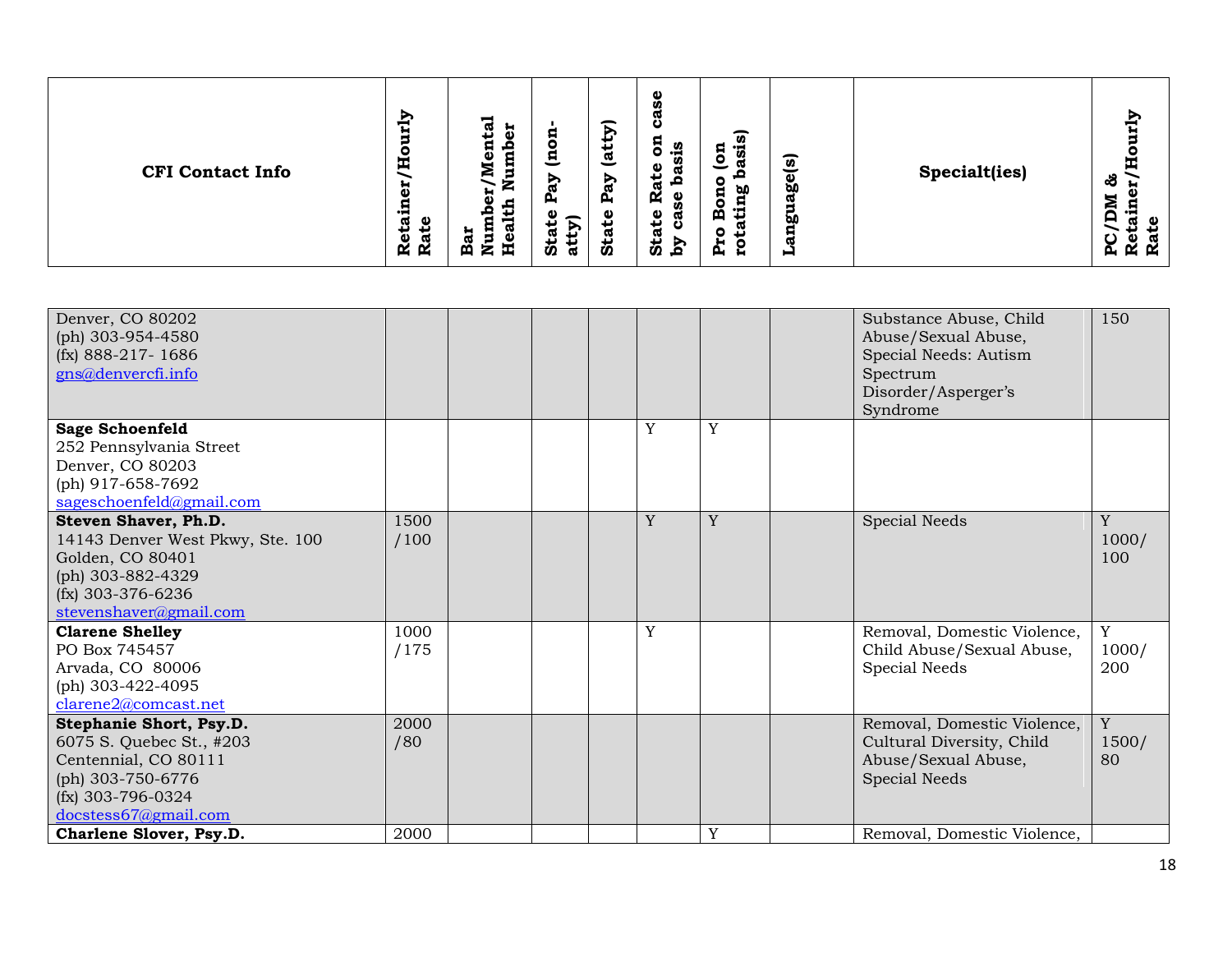| 7850 Vance Dr., Ste. 155<br>Arvada, CO 80003<br>(ph) 303-424-8873<br>slovercharlene@hotmail.com                                                 | /150         |       |   |   |   |                      | Special Needs                                                                                                                          |                                                     |
|-------------------------------------------------------------------------------------------------------------------------------------------------|--------------|-------|---|---|---|----------------------|----------------------------------------------------------------------------------------------------------------------------------------|-----------------------------------------------------|
| Kelly R. Southerland<br>1562 Pearl Street<br>(ph) 303-433-1964<br>(cell) 720-333-9472<br>$(fx)$ 303-997-1074<br>krslegal@yahoo.com              | 2000<br>/100 | 33742 |   |   | Y |                      | Removal, Domestic Violence,<br>Cultural Diversity, Child<br>Abuse/Sexual Abuse,<br>Special Needs                                       | Y<br>1000/<br>150                                   |
| Brenda St. John<br>P.O. Box 4113<br>Grand Junction, CO 81502<br>(ph) 970-242-6544<br>AlwaysMediate1st@hotmail.com                               | 2000<br>/90  |       | Y | Y | Y | Sign<br>Languag<br>e | Removal, Domestic Violence,<br>Cultural Diversity,<br>Substance Abuse, Special<br>Needs: Hearing impaired and<br>physical disabilities | Y<br>2000/<br>90                                    |
| <b>Sharona Stone</b><br>6093 S. Quebec #200<br>Centennial, CO 80111<br>(ph) 303-779-1699<br>$(fx)$ 303-771-9284<br>Sharona@drsharona.com        | 2000<br>/100 |       |   | Y |   |                      | Removal, Domestic Violence,<br>Child Abuse/Sexual Abuse,<br>Special Needs                                                              | Y<br>1500/<br>100<br>Also<br>PRE at<br>2500<br>/100 |
| <b>Stephanie Suzanne</b><br>5610 Ward Rd., Suite 300<br>Arvada, CO 80002<br>(ph) 303-991-2302<br>$(fx)$ 303-432-0999<br>ssuzanne425@hotmail.com | 2000<br>/200 | 40926 |   | Y | Y | Spanish<br>(fluent)  | Domestic Violence, Cultural<br>Diversity                                                                                               | Y<br>2000/<br>200                                   |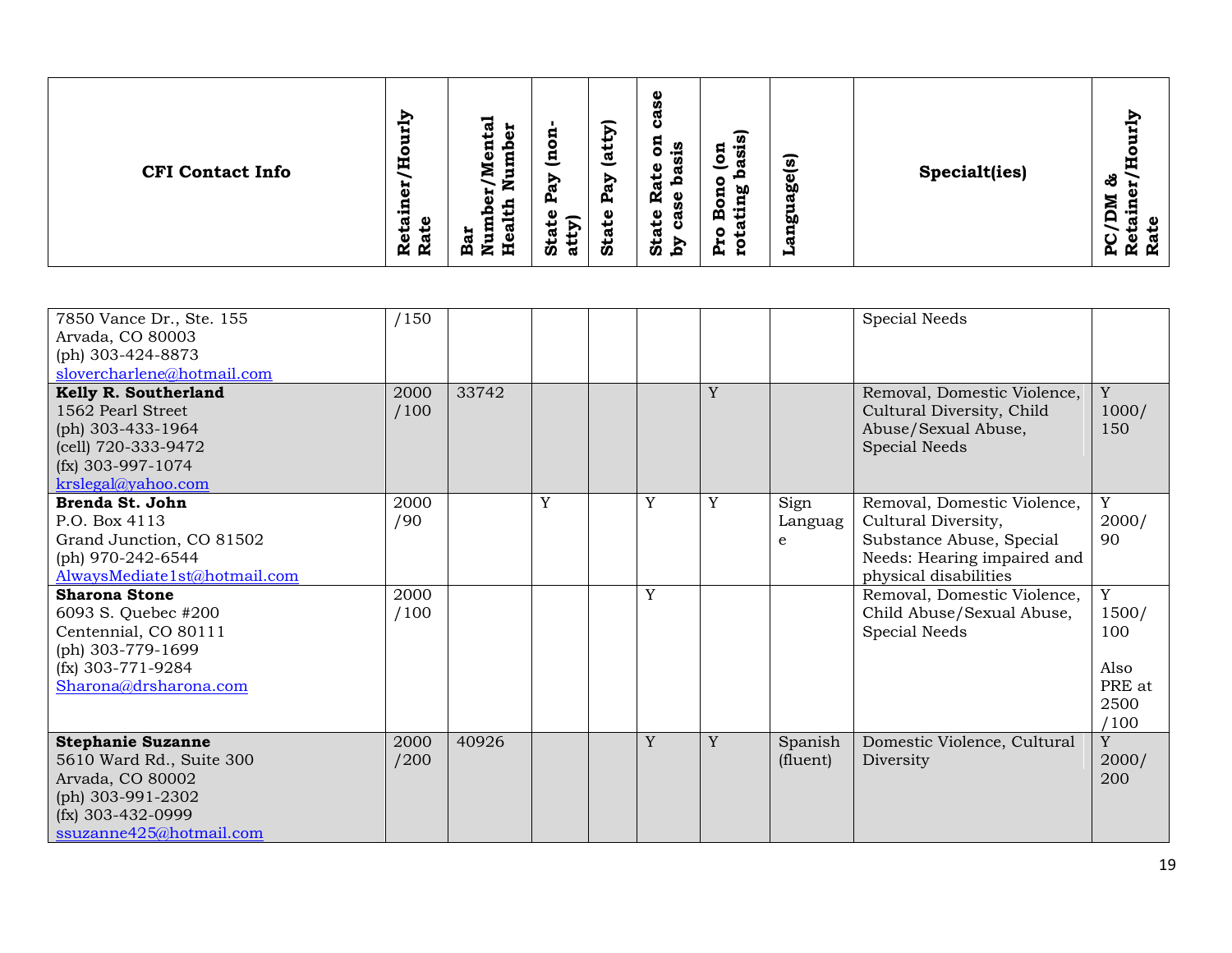| <b>Alexis Taylor</b><br>2520 Cowley Dr.<br>Lafayette, CO 80026<br>(ph) 858-336-7568<br>alexistaylordavis@gmail.com                                                 | 100/<br>50   | 43927 |   | Y | Y |                     | Removal, Domestic Violence,<br>Cultural Diversity                                                  |                            |
|--------------------------------------------------------------------------------------------------------------------------------------------------------------------|--------------|-------|---|---|---|---------------------|----------------------------------------------------------------------------------------------------|----------------------------|
| Greta Terrasas, MS<br>4710 East Bromley Lane<br>Brighton, CO 80602<br>(ph) 303-775-1638<br>gterrasas@comcast.net                                                   | 2000<br>/100 |       |   | Y |   |                     | Domestic Violence,<br>Substance Abuse, Child<br>Abuse/Sexual Abuse                                 | Y<br>2000/<br>100          |
| <b>Jeanette Troncoso</b><br>20971 E. Smoky Hill Rd., Ste. 209<br>Centennial, CO 80015<br>(ph) 720-982-3708<br>$(fx)$ 303-954-9325<br>jeanette0310@hotmail.com      | 1200<br>/120 |       |   | Y |   | Spanish<br>(fluent) | Removal, Domestic Violence,<br>Cultural Diversity, Child<br>Abuse/Sexual Abuse                     | Y<br>500/<br>50            |
| <b>Kristine Turner</b><br>558 Castle Pines Pkwy., Unit B 4 #364<br>Castle Pines, CO 80108<br>(ph) 303-706-9424<br>Kristine.turner@newbeginningscoparenti<br>ng.com | 2000<br>/150 |       |   |   |   |                     | <b>Special Needs</b>                                                                               | PC or<br>PC/DM<br>150/hr   |
| Anna N. H. Ulrich<br>P.O. Box 1101<br>South Fork, CO 81154<br>(ph) 719-849-8976<br>$(fx)$ 970-797-7915<br>UlrichAnna@gmail.com                                     | 2000<br>/65  | 33367 |   |   |   |                     | Removal, Domestic Violence,<br>Substance Abuse, Cultural<br>Diversity, Child<br>Abuse/Sexual Abuse | $\mathbf Y$<br>2000/<br>65 |
| <b>Mary Ann Ursich</b>                                                                                                                                             | 2000         |       | Y | Y | Y |                     | Domestic Violence,                                                                                 | Y                          |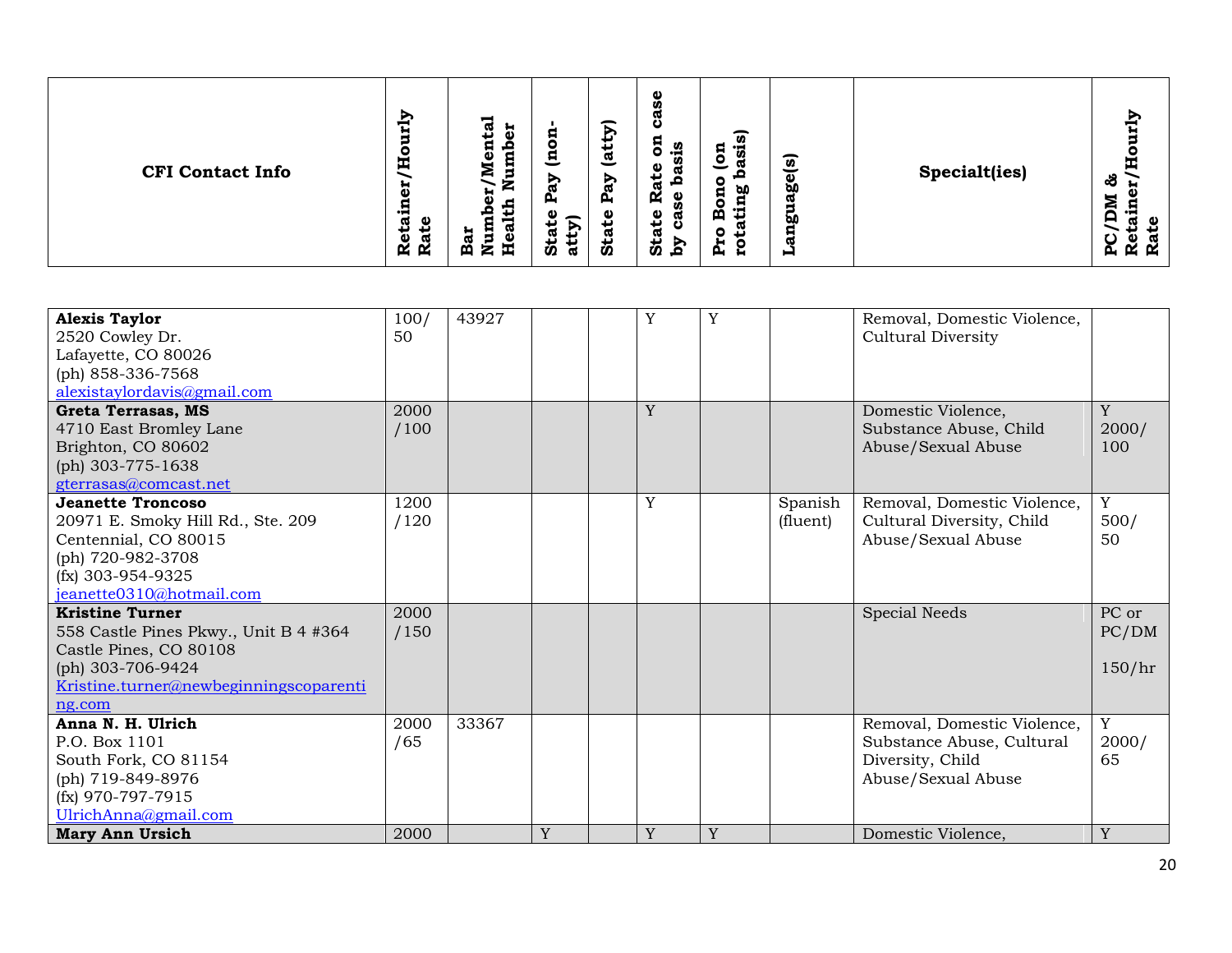| PO Box 175                         | /100 |       |   |   |   | Substance Abuse, Special     | 500/        |
|------------------------------------|------|-------|---|---|---|------------------------------|-------------|
| Broomfield, CO 80038               |      |       |   |   |   | <b>Needs</b>                 | 100         |
| (ph) 720-436-7537                  |      |       |   |   |   |                              |             |
| communitysolutions@live.com        |      |       |   |   |   |                              |             |
| William Van Horn                   | 2000 |       |   | Y |   | <b>Removal Cases</b>         |             |
| 9491 South Johnson Court           | /260 |       |   |   |   |                              |             |
| Littleton, CO 80127                |      |       |   |   |   |                              |             |
| (ph) 303-948-8435                  |      |       |   |   |   |                              |             |
| $(fx)$ 303-948-3759                |      |       |   |   |   |                              |             |
| bill@vanhornfamilylaw.com          |      |       |   |   |   |                              |             |
| <b>Natalie Vimont</b>              | 2000 | 42280 | Y |   |   | Domestic Violence, Child     |             |
| 6870 W. 52 <sup>nd</sup> Ave, #125 | /150 |       |   |   |   | Abuse/Sexual Abuse           |             |
| Arvada, CO 80002                   |      |       |   |   |   |                              |             |
| (ph) 303-934-1125                  |      |       |   |   |   |                              |             |
| $(fx)$ 303-934-2962                |      |       |   |   |   |                              |             |
| nvimont@coloradolegaladvocates.com |      |       |   |   |   |                              |             |
| Dana Wakefield                     | 2000 | 5143  |   | Y |   | Removal, Child               | Y           |
| 3515 S. Tamarac Dr., Ste. 200      | /125 |       |   |   |   | Abuse/Sexual Abuse           | 1000/       |
| Denver, CO 80237                   |      |       |   |   |   |                              | 125         |
| (ph) 303-753-1229                  |      |       |   |   |   |                              |             |
| $(fx)$ 303-691-1697                |      |       |   |   |   |                              |             |
| dwakefieldlaw@gmail.com            |      |       |   |   |   |                              |             |
| Gina Weitzenkorn                   | 2000 | 7170  |   | Y |   | Removal, Domestic Violence,  | $\mathbf Y$ |
| 1441 18th Street, Ste. 150         | /250 |       |   |   |   | Substance Abuse, Cultural    | 2000/       |
| Denver, CO 80202                   |      |       |   |   |   | Diversity, Child             | 250         |
| (ph) 303-292-1441                  |      |       |   |   |   | Abuse/Sexual Abuse           |             |
| $(fx)$ 303-292-1126                |      |       |   |   |   |                              |             |
| gbw@mwlawpc.com                    |      |       |   |   |   |                              |             |
| <b>Mary Wollard</b>                | 2000 | 15310 |   |   | Y | Removal, Cultural Diversity, | PC/DM       |